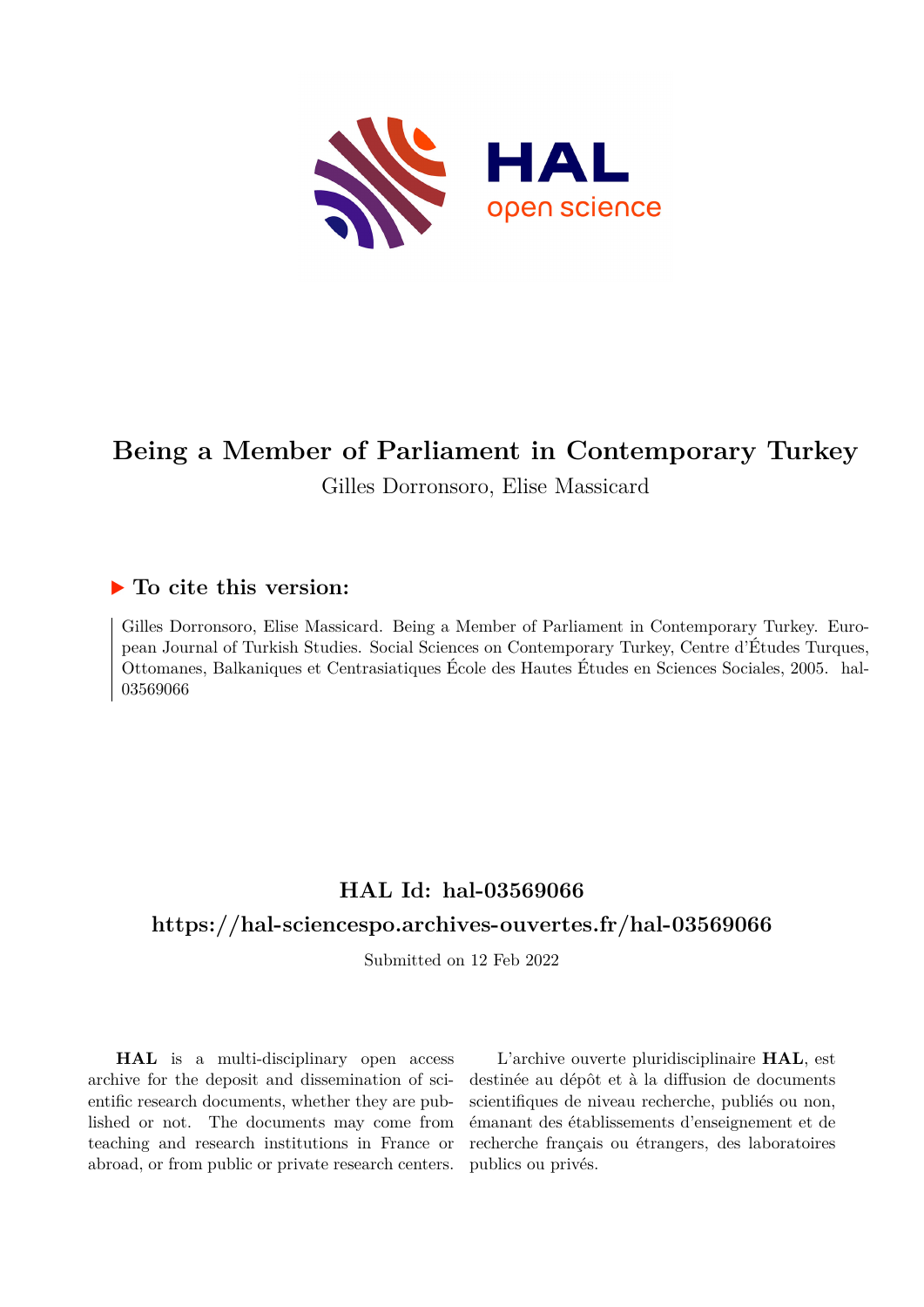

## **Being a Member of Parliament in contemporary Turkey**

Gilles Dorronsoro Elise Massicard

**Introduction** 

 $\overline{a}$ 

### **The MP's position in the Turkish political system: central, but dominated**

Since the end of the Ottoman Empire, MPs stand as the most important political figures in Turkey. Unlike the United States, there are neither governors nor a President elected by universal suffrage. Party leaders usually are MPs, including the Prime Minister and the Ministers, even if the later are not necessarily MPs according to the constitution. Therefore, the Turkish political elite is primarily composed of MPs and former ones. First of all, let us consider the influence of the Parliament and then the one of the MPs in the institutional system<sup>1</sup>.

## *The Parliament within the institutional framework*

[2] Today, the TBMM (Türkiye Büyük Millet Meclisi, Turkish Grand National Assembly)2 can be described as a dominated actor within the institutional framework. Since the beginning of the

<sup>1</sup> We express our gratitude to the different colleagues who have been kind enough to comment on our paper, in particular Prof. Dr. Kalaycıoğlu and Daniel Gaxie.

<sup>2</sup> Parliament: a nation's legislative body, made up of elected and sometimes non-elected representatives. Others scholars would rather use the term National Assembly.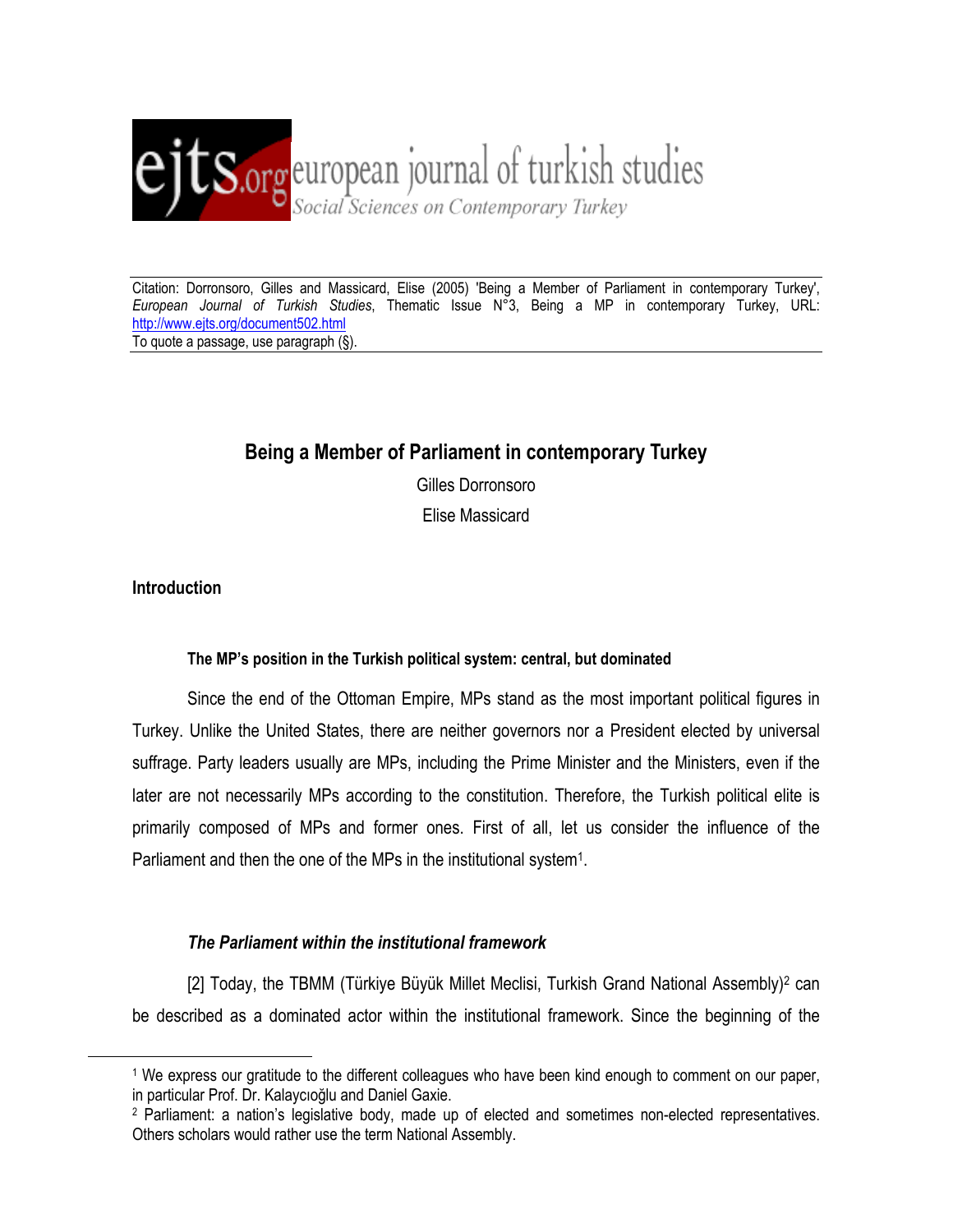Republic, the institutional system has gone through many changes. The many institutional breaks, in general *coups d'état*, have weakened the position of the Parliament in the mind of the population and of the politicians themselves. Besides, the general trend has tended towards a 'rationalised parliamentarianism', which spread over Europe after WW2. Indeed, organisations controlling - directly or indirectly - the Parliament have increased in the last decades.

[3] Since the multiparty system (1946), the Parliament is an institution with a limited autonomy. After the first competitive elections, the Parliament became the centre of the political life during several decades, in spite of the *coups d'état* in 1960 and 1971. The 1961 constitution set up institutions to counterbalance the weight of the National Assembly, notably the MGK (Milli Güvenlik Kurumu) and even more so the Senate, part of the Senators being installed to oversee that the civilian politicians abided by the constitution. The system remained bicameral until the 1971 *coup d'état*.

[4] The 1982 constitution introduced a kind of 'rationalised parliamentarianism' in a securitarian regime with the MGK functioning as a parallel government (İnsel 2004, Dorronsoro 2005). For instance, until very recently, the military budget remained *de facto* outside the control of the Parliament even if the TBMM's Defence Committee discussed the military budget with the Ministry of Defence. Questions related to the 'national security' (defined in a very extensive way) were largely decided by the MGK. Moreover, the relation between the executive and the legislative branch shows a strong and increasing influence of the President, who has the right to veto any passed law and to appeal to the Constitutional Court (Tachau 1980, Heper 1996). This evolution depends of course on the balance of powers. For example, Demirel had less influence than Özal, and the weight of Sezer is linked to the support of the military apparatus.

#### *The MPs*

[5] A weakened Parliament does not necessarily mean that MPs are not individually recognized. It is known that in some circumstances, members of the Parliament benefit from the antiparliamentarianism of the electorate. Polls indicate an important difference between popularity ratings of the Parliament and of the MPs themselves in the United States. However, according to the reports of the European Commission (European Commission 2002: 29), there appears to be a bad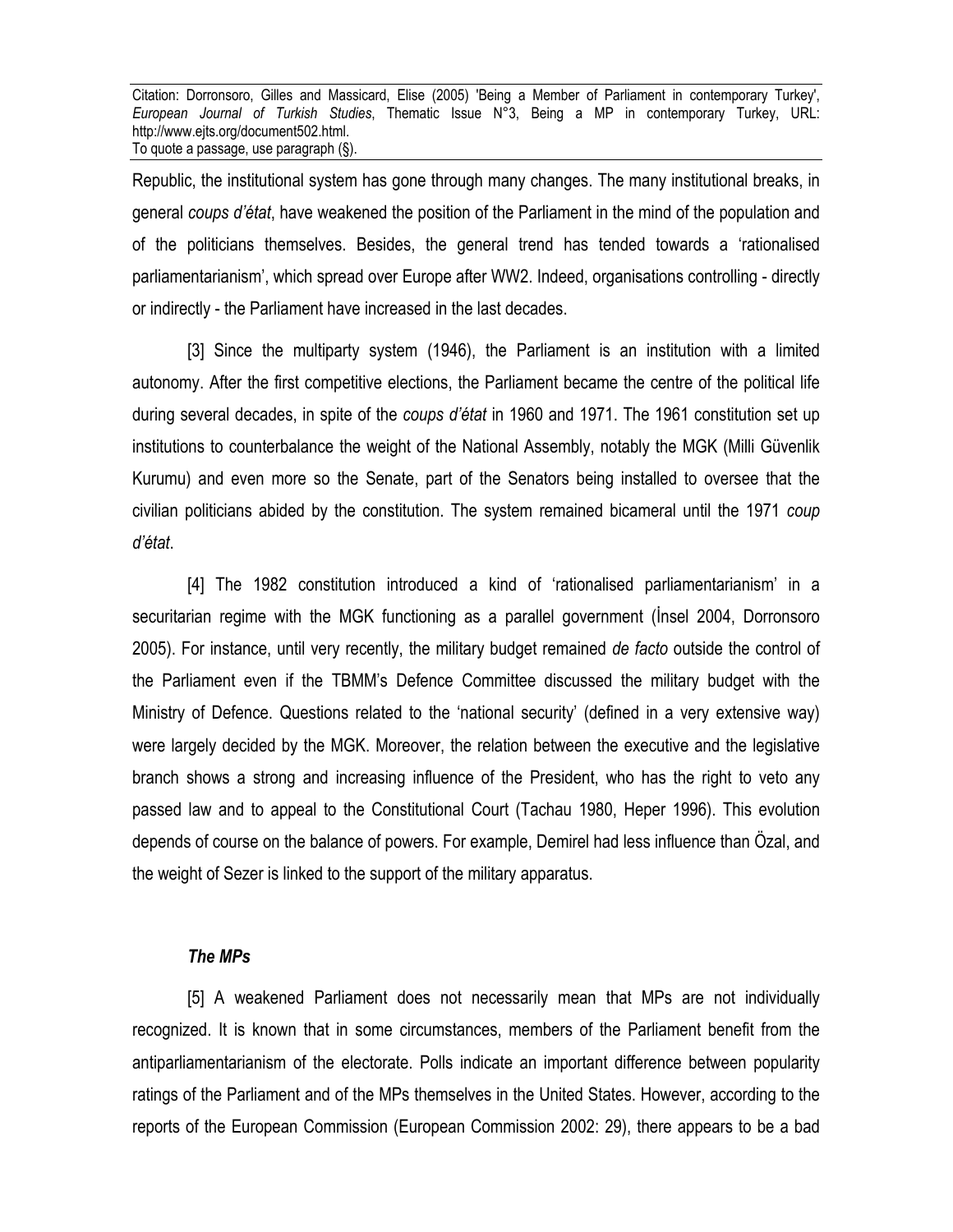image both of the Turkish Parliament (47% tending to trust), of the MPs, and even more so of the parties (16% tending to trust). It is true that the trust rate in the Italian, Spanish, Danish, and the British Parliaments are even lower, but in a 2001 TESEV survey, to be a MP is ranked as the most dishonest job by a large percentage of the population (Pérouse 2005: 226).

[6] The MPs themselves are aware that their political career could be short. Firstly, it is interesting to note the cyclical trend in the ratio of re-election during the last decades. The number of re-elected MPs is very low after brutal changes in the political offer (1950, 1960, 1980, 2002), but grows afterwards up to more or less 50% (Massicard 2003: 33, table 8). Secondly, the duration of their mandate is precarious, since it depends not only on political reversals but also on the electoral rhythm. In this respect, we should point out that early elections are usual in Turkey: since the beginning of the multiparty system in 1946, ten out of fifteen legislative elections were early ones. Despite the fact that the article 77 of the 1982 constitution brings the term of legislature from four years - as it was since the Ottoman Empire - to five years, all elections have been early ones since then. Thirdly, the volatility of the electorate is amplified since the 1990's by important swings in the election results, showing the rejection of the parties in power. In the aftermath of the 1982 constitution and the ban on the old political parties, party identification sharply diminished and the coalition governments in the 1990's have been generally unpopular. On the whole, when the turnover is high, as it is the case since the 1990's, very few MPs are assured of being re-elected, and the threat of a removal by the electorate, by the party, or that their party doesn't reach the 10% threshold, is very present.

[7] Nevertheless, MPs are an important component in the relation between the electorate and the central power. They are able to pass on demands from the population to the centre, even if the impossibility to assume several (local *and* national) mandates at the same time limits in practice their influence. They also mediate between different interest groups and the centre. However, powerful lobbies such as industrialists or unions can deal directly with the government. Besides, MPs do not control much resources compared to other political actors. Indeed, the Istanbul mayors, as early as the 1960's, starting with Faruk Ilgaz and Haşim İşçan, got considerable resources form their position in local and national politics. Since metropolitan municipalities were established in 1984, their mayors detain considerable resources. Decentralisation projects might accentuate this trend and largesse out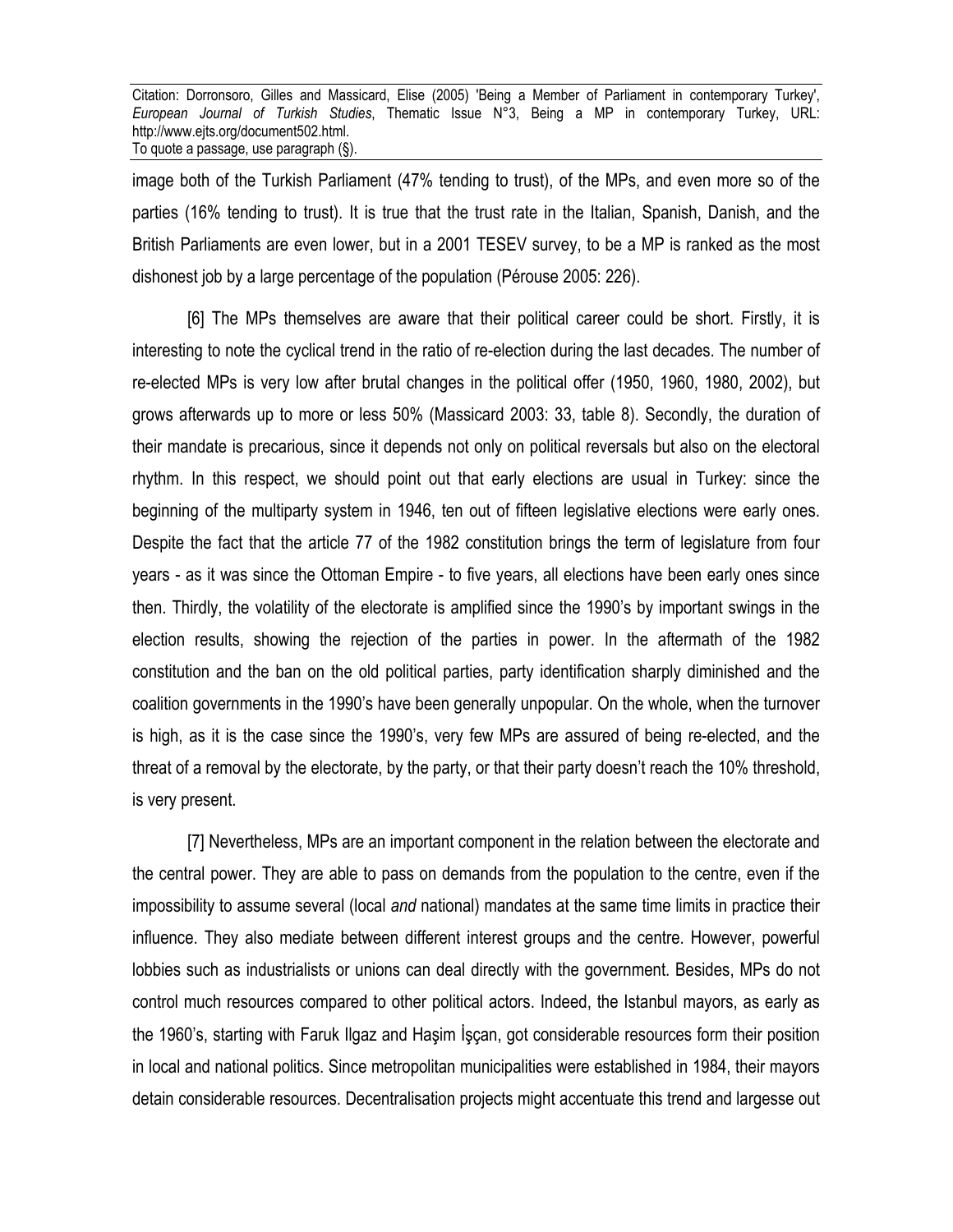of their city resources that every mayor can distribute, while most MPs fail to control significant resources.

#### **Sources and state of the question**

[8] Primary qualitative sources about MPs and parliamentarianism are relatively numerous, in contrast to the weakness of statistical and quantitative data. Besides minutes of debates in plenary sessions (which have hardly been exploited), primary sources are made up of publications from TBMM, official bulletins as well as the series of *Turkey in Statistics*. There are also lots of autobiographies or memoirs (Kirişçioğlu 1968, Ağaoğlu 1969, Burçak 1976, Perin 1990, Kocaoğlu 2003). Finally, we find many biographies of famous politicians - mostly party leaders - written by journalists, but which generally do not concentrate on the Parliament.

[9] On the statistical level, biographical data are unsatisfactory. About the Ottoman Empire, the work of Devereux (1963) gives a distribution by religion, ethnic group and occupation of the MPs of the 1877 Parliament (elected by a very limited college), but there is no more precise information. About the second constitutional period, from 1908 to 19183, some works also analyse the distribution of MPs by religious and ethnic groups (Tunaya 1998, Turhan 1991: 98). Afterwards, we have various statistical works, the major empirical study being Frey's (1965), which was used in numerous studies, though never actualized in a systematic way. It gives a set of biographical information about MPs, essentially about their professional background.

[10] Otherwise, it is noticeable that many political scientists have lost interest in the functioning of the Parliament and the office of MP. For instance, Sarıbay's work of political sociology (1994) doesn't address the political elite or activities of politicians which reflects both the objectively weak position of the institution and new trends in Turkish political science. However, we can still rely on the works of Gençkaya, Hazama, Kalaycıoğlu, Özbudun and Turan (see bibliography). Turan (1985) and Kalaycıoğlu (1988, 1995, 1999) addressed the behaviour of the MPs in the TBMM, the time spent on 'case work' as well as the committee activities of the MPs in the 1980s and the 1990s. Furthermore, there are some local studies, sometimes of great quality, describing the notables – some of them being MPs – in a more anthropological way (Unbehaun 1994).

 $\overline{a}$ 

<sup>3</sup> Elections of 1908, 1912, 1914, and 1919.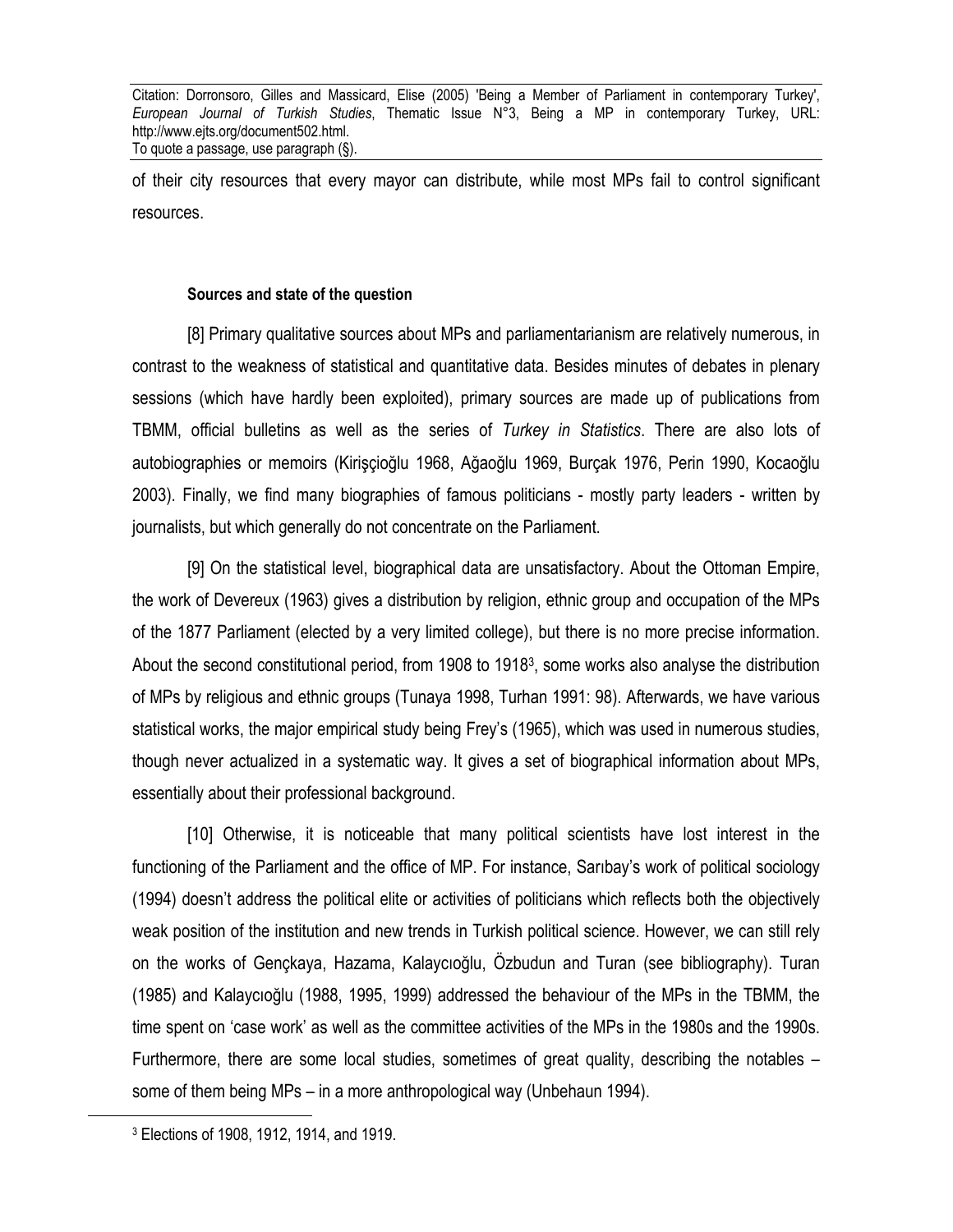[11] Since this thematic issue focuses on relations between the MPs' social background and their way to fulfil their parliamentary roles (see *infra*), we would like to address what has been a significant part of the literature about MPs: the relation between the political field and the society. This issue has mostly been addressed in the 1960's and 1970's by studies producing and analysing statistics about the social characteristics - mostly the professional background - of MPs. The two dominant paradigms in those studies, Marxism and developmentalism, share the same methodological presuppositions and, most of the time, their results are compatible.

[12] The study of Ünsal (1982) on the profile of the 1977 MPs falls within the scope of a critical Marxist sociology. Through the analysis of the social background of the MPs, the author notes a difference between the social composition of the TBMM and the society at large, notably the underrepresentation of the working class within the TBMM. The underlying idea is the denunciation of the confiscation of political power by the elite (Kızır 2002).

[13] Other authors have tried to show the gradual diversification of the political elite since the beginning of the Republic, in a developmentalist – thus fundamentally diachronic – way: 'Stages of political development, if not actual distributions of power, may be marked by regularities in the differential participation in formal politics of distinctive social groups' (Frey 1965: 180). They are based on the hypothesis of a relation between macro-social changes and the sociological profile of the MPs. By using statistical data on the social status of MPs (essentially their occupation, education, sex), researchers explain political developments like the institutionalisation of the political field, the professionalisation of the political elite, or the increasing pluralism among the social groups represented in the Parliament (Tachau 1980). Those results can be summed up in two statements: the diversification of the elite, and the opposition between the statist elite and those coming from other social groups.

[14] Starting from the relation between social profiles and party membership, several authors (Tachau 1980, Heper *et al.* 1996) notice an opposition between a group of bureaucrats and a political elite coming from the middle-class. Both social groups, through 'their' parties, fight for state resources. The (implicit) scheme is often that the bureaucracy might represent long-term interests of the country and has a stabilizing influence on the political system. Then, 'general interest' is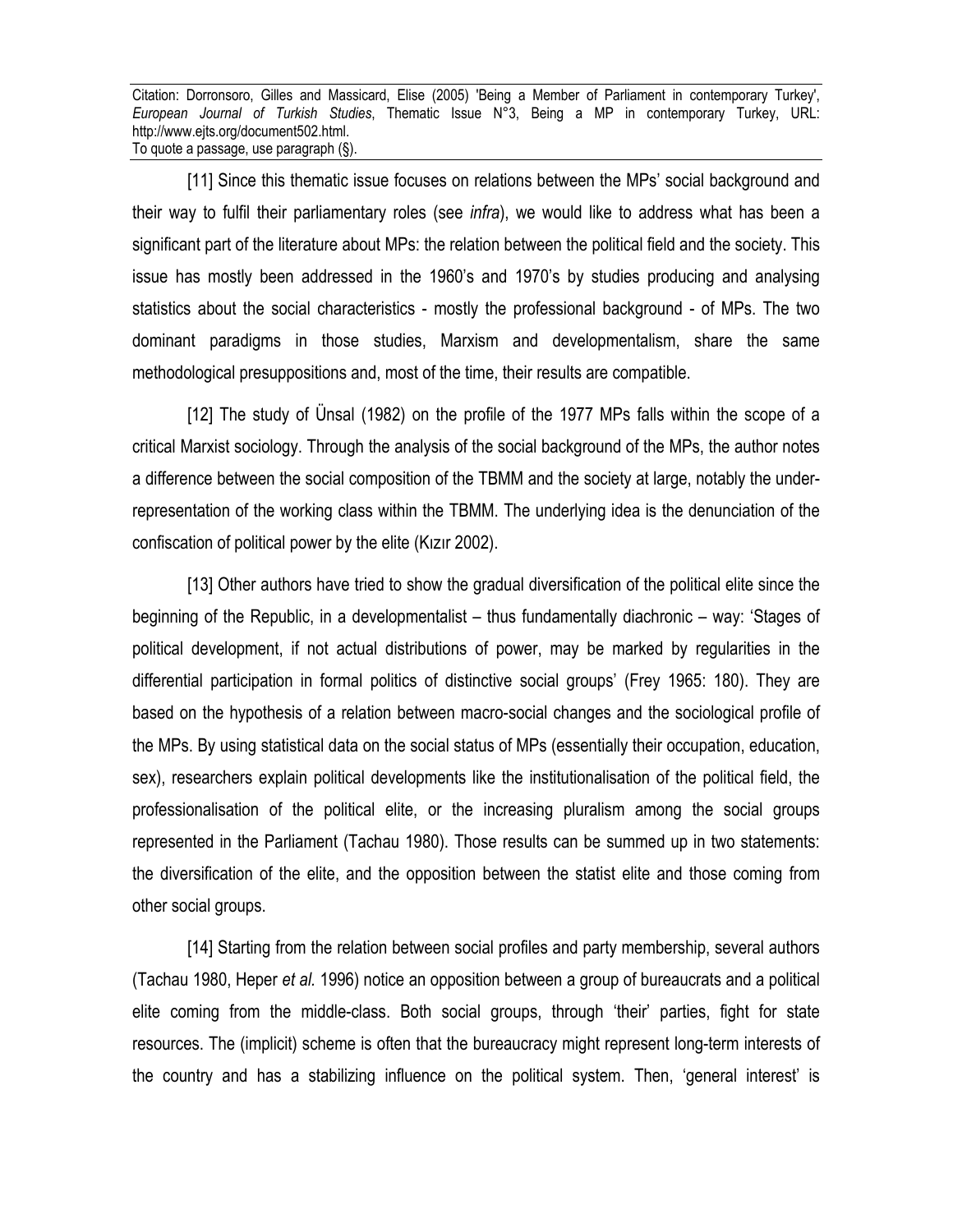considered to be objective more than constructed, and bureaucrats as its best advocates, because they are preserved from 'populist pressure'.

[15] The second statement is the diversification of the elite. Ünsal starts from the hypothesis of an opposition between a provincial and a national elite. According to Tachau (1980: 220), the Demokrat Parti (DP) represents the interests of provincial middle-classes in the 1950's, and 'localism' – which he defines after Frey as birth in the represented district - is increasing. Later, the rise of new social groups (engineers, etc.) and the diversification of the political elite have been stressed upon. After the 1980 *coup d'état*, a significant proportion of religious figures - imams or graduated from *imam-hatip* schools - are to be found in the different parties run by Erbakan. Starting from that statement, some works, drawing on the theory of social coalitions (Tarrow 1977), assume that a political party comes to power when it manages to build an 'inter-class coalition', to pose as the representative of one or several social groups.

[16] We might call into question this paradigm through two main critics. First, data processing seems questionable. On the one hand, the construction of long statistical series while the political system has been disrupted several times, is methodologically problematic, but sometimes not even commented. In some cases, data concerning non-competitive and competitive periods are used as if they were homogenous, although continuity can hardly be established between the one-party system and the multi-party period. Moreover, the coherence of categories used to establish biographies is not called into question. For instance, the status of a profession can change in a significant way in the course of several decades, and the stable presence of a certain amount of MPs coming from one professional sector can hide changing social dynamics. On the other hand, data are insufficient, and some pieces of information are not reliable: for example, the plurality of professional experiences is rarely mentioned, most of the time because of the sources used – the TBMM albums only mention one profession. In the same way, simplified socio-professional data are favoured to the detriment of those linked to practical experiences and social skills. Finally, the selection of relevant elements in biographies is very simplified, because it does not describe personal trajectories but static social positions. Therefore, the evolution of the MP during his mandate is not taken into account, whereas fame and personal enrichment for example can alter his social position during his mandate.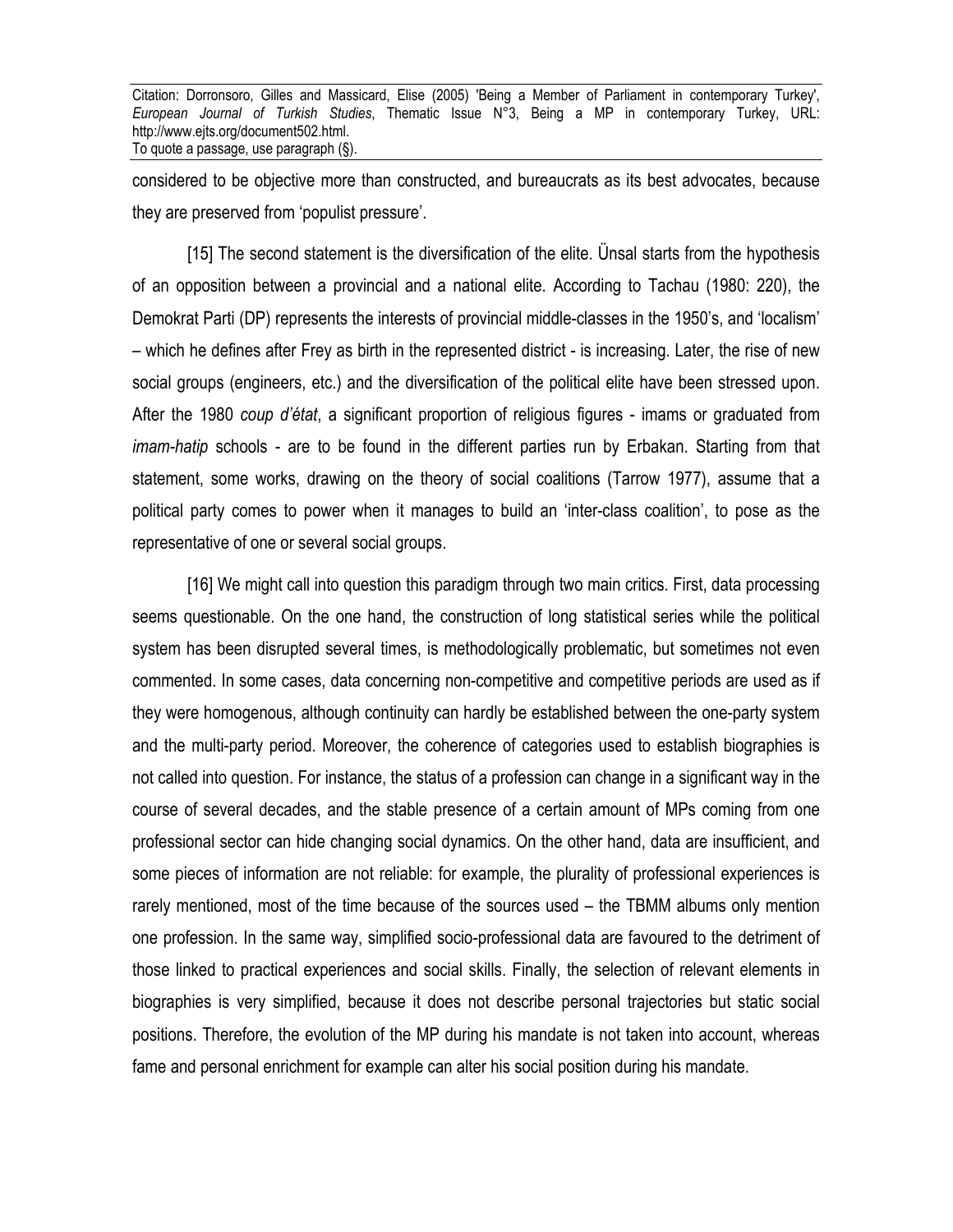[17] These statistical constructions are a consequence of the general hypothesis concerning the political and social fields. Developmentalist and Marxist paradigms tend to postulate simple relations between social groups and political representatives. The political system appears as a (relatively) transparent mechanism dealing with the demands of social groups. Even when addressing issues like professionalisation or institutionalisation, the autonomy of the political field and its capacity to transform social resources are put in brackets. It appears that the opposition between the bureaucratic elite and the one coming from the middle-class can be deceptive. The election of bureaucrats can be the result of their bigger capacity to mobilise state resources and to build a clientele in this way, which qualifies the idea that bureaucrats are immune to 'populist' drifts. In another way, local elites (provincial notables) are constituted in relation to the state (Meeker 2002). Besides, this duality does not work anymore in the 1970's, since there is an extreme politicisation within the institutions themselves. As a consequence, the hypothesis of a diversification of the elite led by the political development in Turkey has to be questioned. All those elements challenge the idea of a transparency between society and politics.

#### **Resources and roles**

[18] Choosing MPs as the object of study opens different options. We have decided to focus on the articulation between two paradigms, the mobilization of resources and role perspective. First, we address the issue of the mobilization of resources in the political field. The resources are defined here as what is efficiently mobilized in the political field to win election, a position of power inside a party, etc. Hence, we do not consider the social profile of the MPs *per se*, but the actualisation of resources in the political field. For example, it is not directly the professional background that is pertinent as such but the way the practice of a profession gives some means to enter politics. So, we have to describe the concrete mobilization of resources, for example in an electoral competition. In this perspective, the analysis of the trajectory of politicians highlights the readjustment of personal resources which permits to enter the political field (Best *et al.* 2000). We make the hypothesis that for the elections, the value of these resources is to be considered on a local level, since the level of electoral competition is the province. Hence, it is difficult to use data built exclusively on a national level.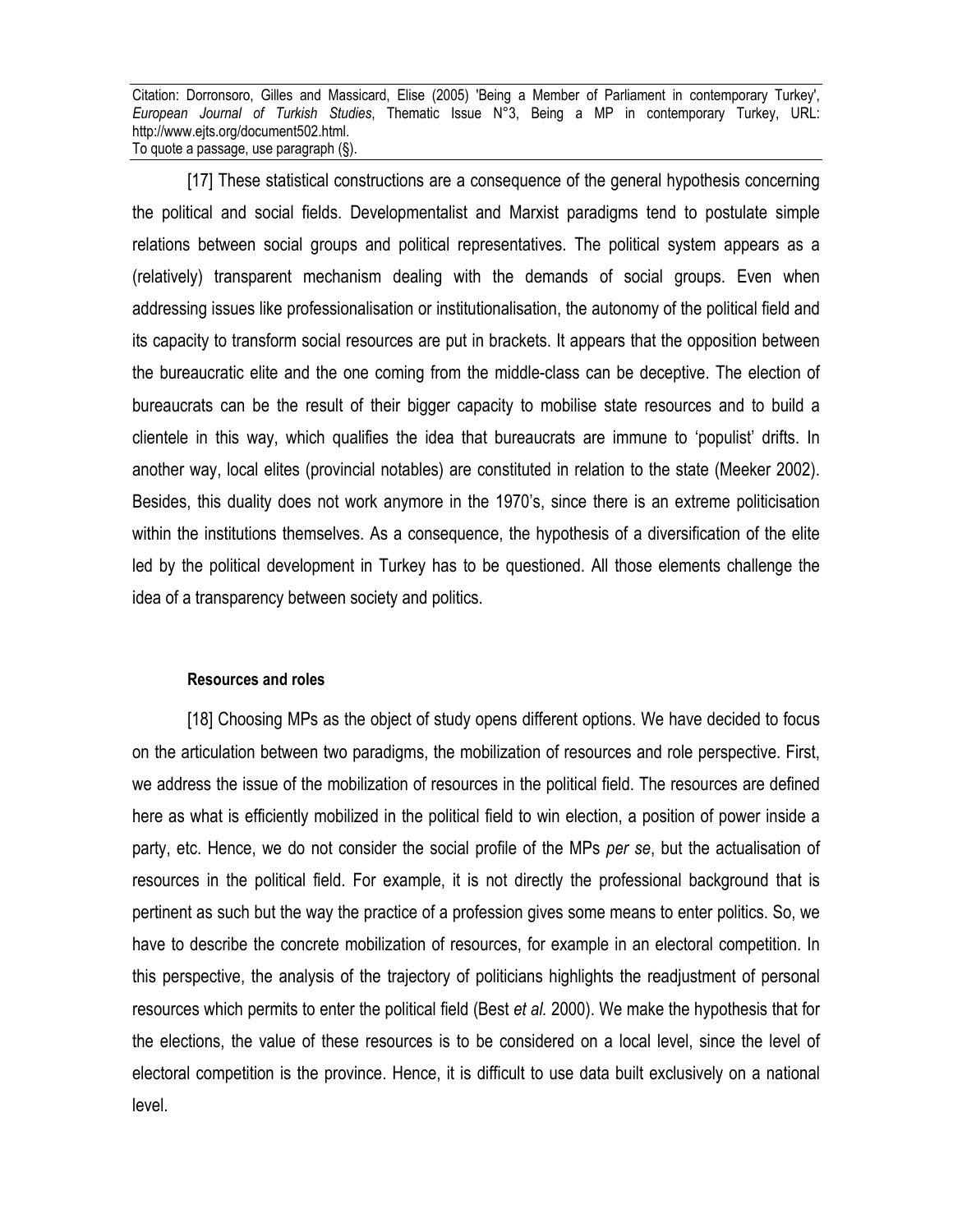[19] Second, the concern for the effective conditions of the practice of a political mandate leads to an analysis in terms of 'social roles' and to stress the learning of behaviours according to norms considered as legitimate (Briquet 1994: 17-18; Müller *et al.* 1997). In his everyday practice, a MP is constantly compelled to signify his conformity to a set of norms that define his role. Entering the role implicates having the practical knowledge of what is convenient to do when one has to fit into successive interactions. These ascriptions of roles are multiple and heterogeneous since roles are defined by formal and informal ascriptions from different actors, juridical norms, etc. Elected people are interacting in different social spaces, which are not necessarily structured by specifically political principles. The ascriptions of roles are contextual: they depend on the characteristics of the publics to which one is confronted. As such, they are not necessarily homogeneous at the national level. Behaviours expected from a MP are a product of a particular, sometimes localized, configuration, and might appear weird in other parts of the country. 'The concept of 'role-set' is to be distinguished from the concept of '*multiple roles*', which are associated not with a single social status but with the various statuses in which individual operates' (Saafeld 1997: 39-40).

[20] Our endeavour is to link the question of resources with that of roles. In the same perspective, Turan (1985) linked the practise of transfers from one party to another with the resources of the MPs. In a first step, we see how the political field is characterised by mechanisms of selection and transformation of resources. The analysis of the trajectories of MPs, through their initial resources (before their election), the accumulation of specific resources during the mandate, and then their possible retaining afterwards, is intended to test the hypothesis of the 'autonomisation' of the political field. In a second step, we deal with the complex role-set of MPs, which can be analysed through three loci: within the party, within the Parliament, within the constituency. From this, we will question the relation between the resources of MPs and the way they interpret and fulfil their roles. Because of the many institutional breakdowns, the temporal scope of the core analysis begins after 1980, even if a broader historical perspective is taken in account in some papers. Let us first present the resources perspective, then the role perspective, keeping in mind that this distinction is only analytical, and does not imply any determinist causal relation.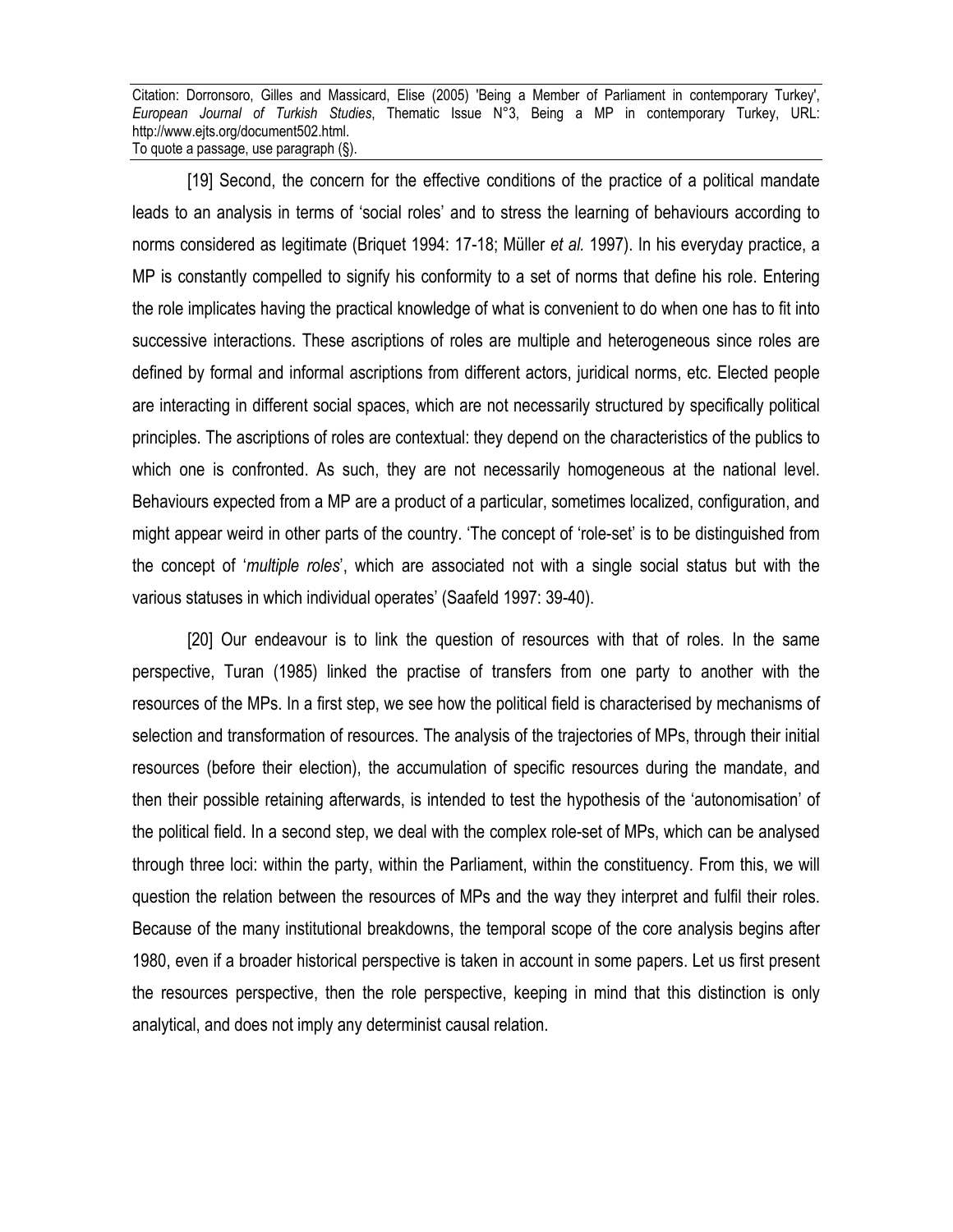#### **I The resources and their transformation**

[21] Since we take into account the transformation of resources as a dynamic and temporal phenomenon, we address first the resources of the MPs before the election and their local value, then the trajectories of MPs during and after their mandate. On this basis, we shall then question the professionalisation of MPs.

#### **Non-political resources**

[22] Non-political resources mobilized in the political field can be listed in a non-exhaustive way as economic capital, proximity to state institutions, professional skills, activism, social capital, local roots, religious charisma, and family membership. In that sense, available data are often insufficient to give a clear view of these resources, and their reduction to the very profession would be deceptive. These resources work in different ways according to periods and places; some can be illegitimate for some time. For instance, if we exclude the first Parliament, it was very exceptional for a man whose main profession involved religious matters, to become an MP (Kocak in this issue). The religious charismatic resource has been *de facto* forbidden for a candidate before 1946 and after the different *coup d'état*, but favoured in the 1980's and 1990's by the centre-right parties like ANAP, DYP, and Islamist parties such as RF and FP (Dorronsoro in this issue). In a diachronic perspective, we can also ask why certain kinds of capital are more easily transferable in the political field according to socio-economical situations. For instance, the presence of engineers is probably linked, more than to a questionable rise of the middle-class, to a change in the organisation of this profession and to the emergence of a technicist discourse in politics (Göle 1990).

[23] During the single-party period, professional profiles like high rank army members and bureaucrats who had reached the higher echelons in state administration could be rewarded after their retirement by being made MPs. These civil servants formed the most crowded group in Parliament. According to Frey's study (1965: 114-122), the rate of this group in the Parliaments of the single-party period ranged from 23% to 57%. The number of parliamentarians who were selfemployed, as well as tradesmen and industrialists from the 'private enterprise', were much lower (Koçak in this issue). Another resource which was valorised was regime loyalty for the country's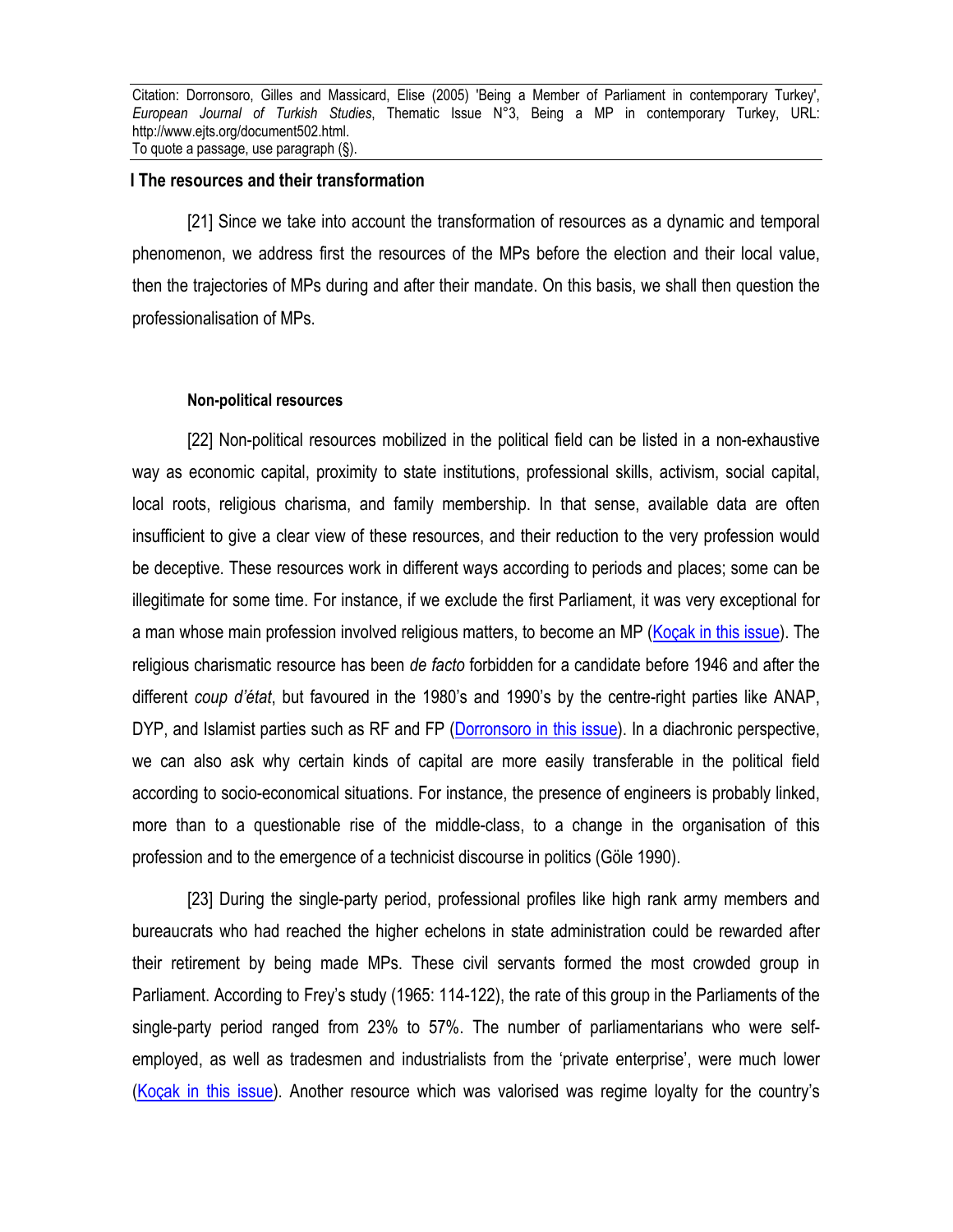forthcoming artists, writers, poets and journalists. They were often made MPs, but were also supposed to be foremost spokesmen of the regime (Günay in this issue).

[24] How are the professional resources used in the political field? According to the results of Frey (1965), completed by later studies, three professional groups are over-represented within the Turkish Parliament: bureaucrats and lawyers in the early Republic, and engineers since the 1970's. As we have seen, the number of civil servants is important during the one-party period before decreasing regularly, whereas liberal professions experience a parallel rise, notably just before the multi-party system (Frey 1965, Tachau 1980: 207). Within this group, lawyers are the most numerous, except in 1957.

[25] Frey explains the importance of the lawyers by the capacity to resume one's initial job and a 'natural' link between the occupations of lawyer and of MP (Frey 1965: 111-112). We can challenge these explanations by questioning instead social dispositions and professional *habitus* gained through accomplishing a profession, and their later use in the political field. So, we can analyse how specific resources linked to the profession of lawyer are reinvested in the political field. In Turkey, the presence of lawyers can be interpreted in different ways according to the period. Until the 1960's, the lawyer is seen as a notable. Hence, his election as a MP is linked to his local status. After the 1970's, we can emphasis the role of the professional chambers as a locus of politicisation (Bora 2000, Dorronsoro in this issue).

[26] In some cases, the initial profession is the gate to enter politics, but at the same time renders the day-to-day MP's occupation difficult, since the two professional *habitus* are deeply contradictory. Günay in her essay underlines that some writers co-opted to the one-party Parliament as prestigious intellectuals or, in later periods, as ordinary competitors in the election process have often disturbed the power holders either as MPs in their parliamentary activities, or as writers in their literary work, and sometimes as both.

#### **The value of resources**

[27] The value of the resources is to be defined in relation to the local political field. The characterization of the local political field is complex; thus, when Tachau underlines the differentiated profile of the MPs according to the level of development of their constituency (1980), the choice of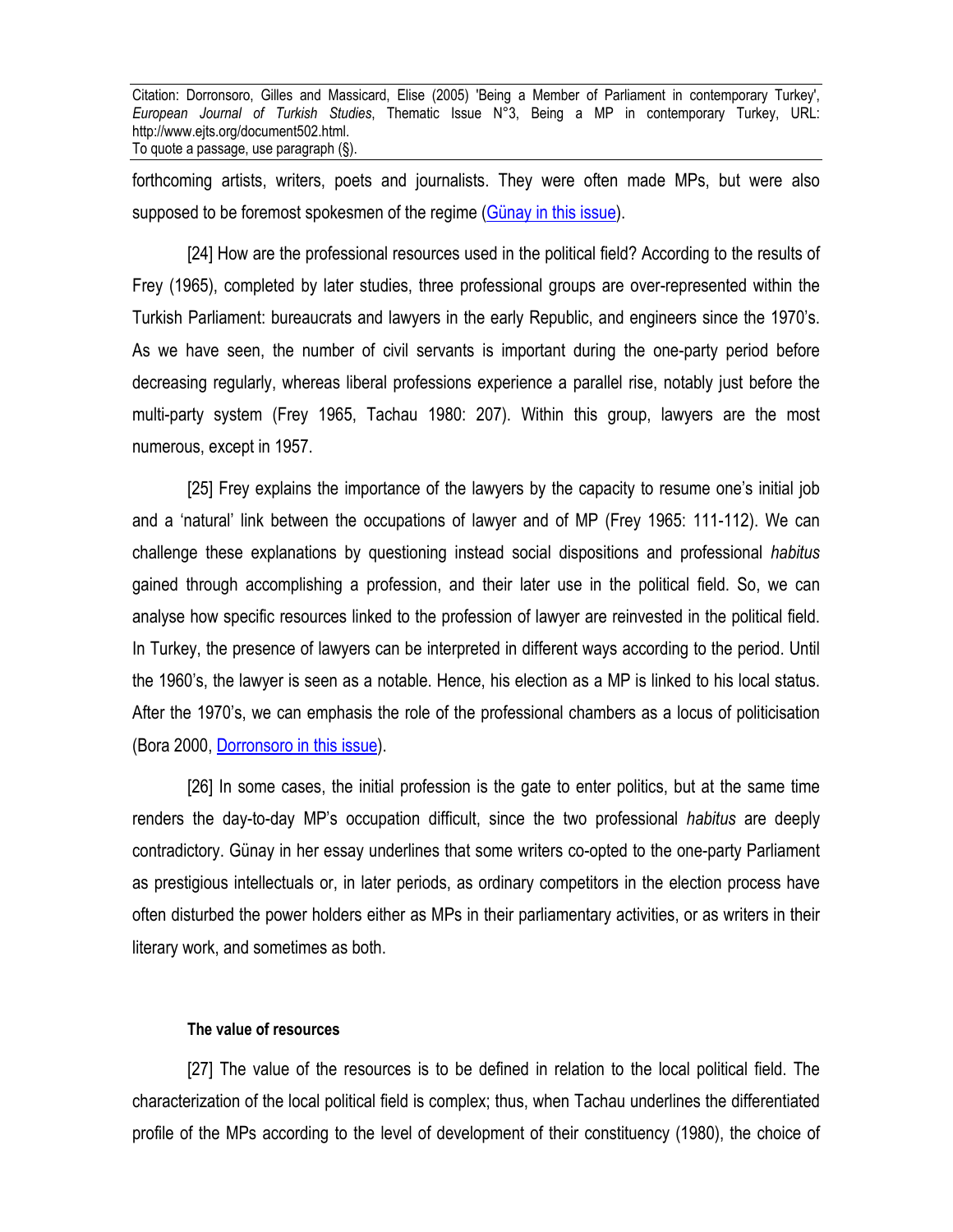this unique criterion is problematic. Here comes the question of the varying political value of resources in different contexts. For instance, inherited charismatic religious capital is largely confined to some regional (mainly, but not only, South-Eastern) and social (rural or little cities) contexts, while other resources seem really national. In a mostly Kurdish-populated province like Diyarbakır, militants without any notoriety or social capital can be elected to a major city on the list of a Kurdist party in municipal elections (Dorronsoro in this volume). Belonging to a *mezhep* (Alevi or Sunnite) can constitute a major resource as well in contexts of differentiation or tension like in the late 1970's (*Cumhuriyet* 1977). Thus, resources have a specific value depending on the local political field.

[28] According to Tachau (1980), MPs are increasingly oriented towards 'localism', because they are more and more born in the constituency where they are elected. However, this fact is difficult to interpret, because it postulates a natural relation between place of birth and the ability to mobilize local resources. Instead, it seems relevant to reflect upon the local use of national resources and vice-versa. In other words, the 'local' can be constituted as a resource in different ways: first, the 'local' can be constructed as a legitimising category in political discourses and media; second, party apparatus can establish *hemşehri* associations, or links can be formed between both (Schüler 1998, Kurtoğlu 2004, *ejts* 2005). In that way, a pitchforked candidate can take benefit from a strong local presence, if he enjoys the support of a local party apparatus.

[29] During the single-party period, the 'local' was sometimes valorised as a political resource, sometimes not. Some parliamentarians had never ever been to the region they were elected from, and, possibly, were never ever to visit this region as MPs, either. It was not uncommon for those who were to become MPs to hear about this either through the dailies or through radio news. It would be very hard to state that these parliamentarians really did represent 'their' regions. From time to time some of them were re-elected from entirely different regions. By contrast, there were also parliamentarians who were born in and had grown up in the region from which they were elected. These had a certain kind of relationship to the region, for they were the 'wealthy' of the region. Especially in areas of the country where a feudal agricultural structure prevailed, wealthy landowners were constantly in Parliament as MPs. In particular, the notables, who had positive and close relations with party headquarters, easily entered and were able to remain in Parliament. Therefore, local ties were sometimes valorised by the Kemalist regime (Koçak in this issue), depending however on the political situation in the region. For example, during the military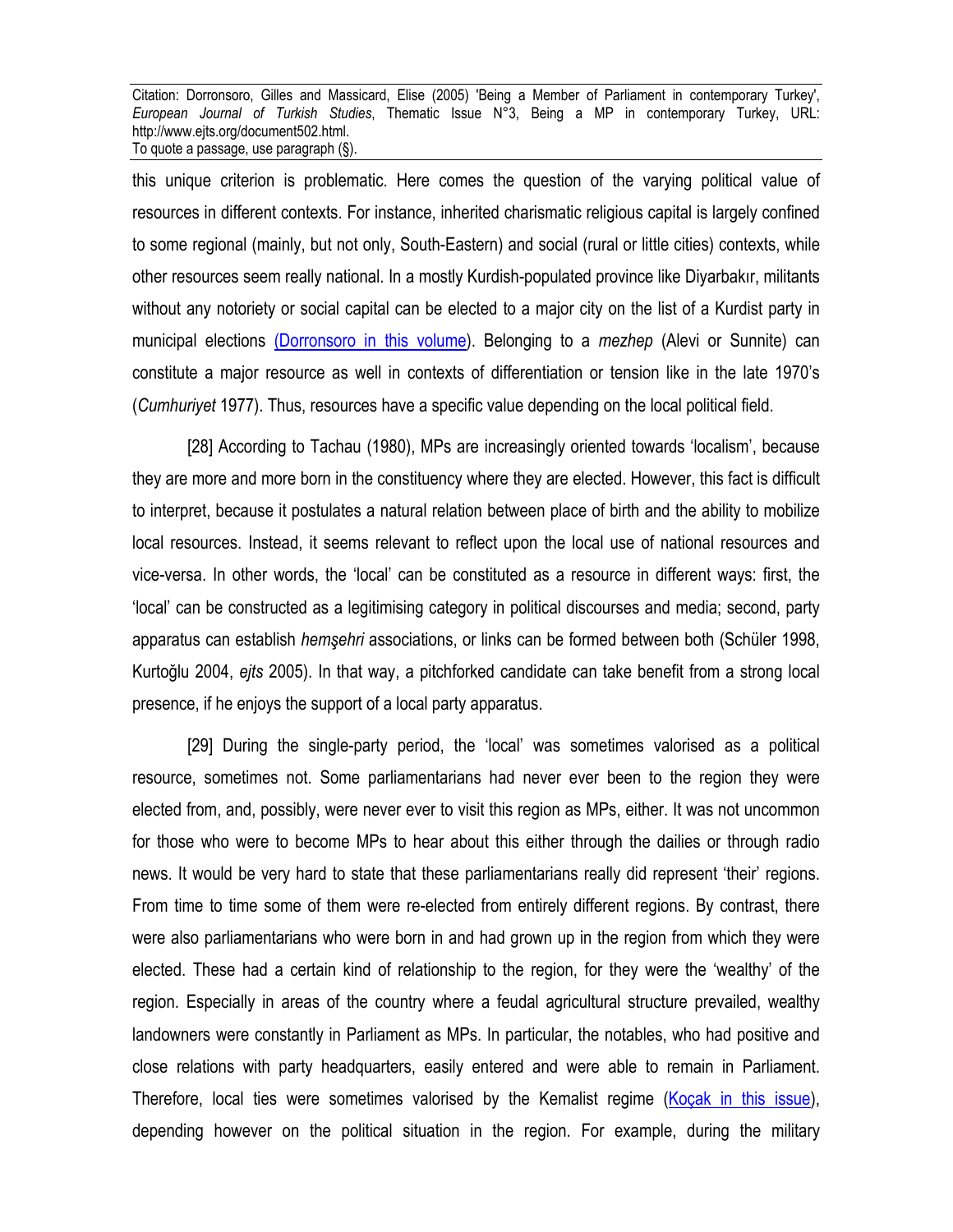administration of the South-East, most of the Diyarbakır MPs were civil servants with no local ties; but all MPs elected in 1946 – at the beginning of the multiparty period - were local notables (Dorronsoro in this issue).

#### **The accumulation of specific resources during the mandate**

[30] The MP mandate is only a moment in a personal trajectory. How do MPs take advantage of the resources accumulated during mandate afterwards? In a dynamic perspective, the mandate especially the first of a MP - is a period when the MP social status is changing. From an anecdotic point of view, former MPs' visiting cards almost always mention their former position, which indicates a willingness to put to the fore the social capital associated with it. Investing in politics represents a risk; resources can increase or, in some cases, decrease. For instance, a notable - with an important initial social capital - whose passage in politics is marked by scandals can lose part of his respectability. As they expose publicly their political preferences during their mandate, professionals can alienate some of their former clients (Massicard in this issue).

[31] Resources accumulated during the mandate may vary depending on how the roles have been fulfilled. In general, we can assume an accumulation of social capital, because the role of the MP puts in contact individuals and institutions. The MP benefits from a modest wage and numerous advantages in nature (even if the accommodations were recently withdrawn). But, more important, economical capital can be acquired irregularly, for example through public contracts (*ihale*), a possibility which may not be accessible for all MPs, but only MPs from the party in power or with good connections to decision-making bodies. Indirectly, the relations created with bureaucrats and politicians as an MP can be useful and possibly help to increase one's economic capital during or after the mandate.

[32] For the 1920-1946 period, Koçak suggests that some parliamentarians would quit Parliament in order to become ambassador or governor. Those who worked in the public service in deep loyalty to the regime could return to their former duties, if they wished. Being a deputy was just another way of being in the public service. The MPs, who additionally became Ministers, formed an even narrower group, as the turnover was quite low. For the multiparty period, Dorronsoro underlines that a significant part of Diyarbakır MPs tend to settle in Istanbul or Ankara after their mandate, a fact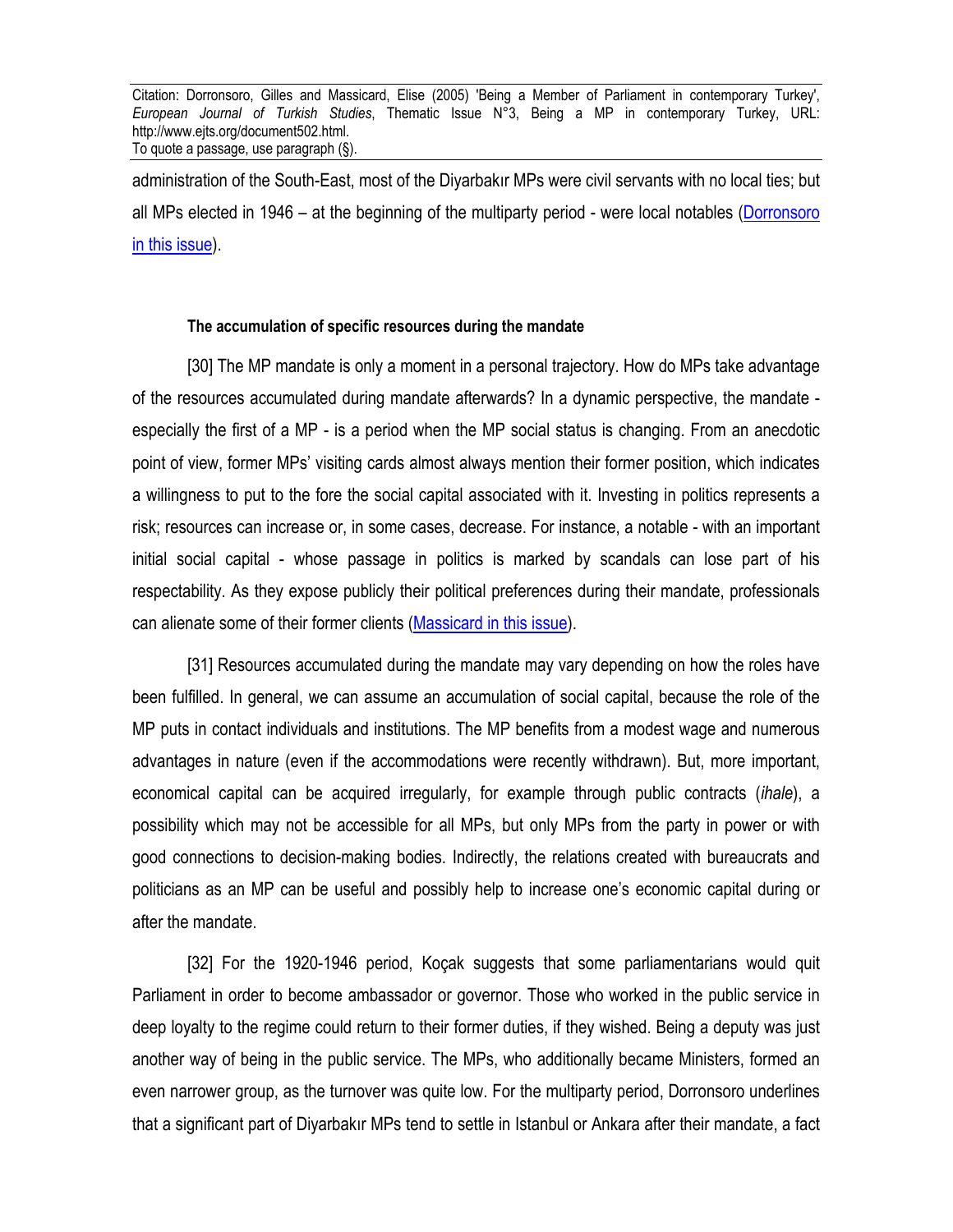which can be interpreted as a part of the formation of a national elite and the professionalisation of politics.

#### **Professionalisation and autonomy of the political field**

[33] The existence of a specialized political field leads to consider the professionalisation of political agents through a set of questions. The professionalisation of politicians and the rationalization of this occupation should be distinguished. Whereas professionalisation is generally linked to the central rule of parties, notably in Germany (Saafeld 1997), rationalisation as an expertise – the mobilisation of specific techniques requiring important resources showing through notably during election campaigns, political marketing, etc. - may not be necessarily linked to parties. In some cases, candidates benefiting from enough resources can display the same level of rationalization than candidates supported by a party, relying for example on lobbies.

[34] In this respect, the contributions of this issue point in two directions. First, political parties are more and more necessary to enter politics in Turkey; however, this does not imply a strong tendency to the professionalisation of the MPs. The independent MPs, that is to say the ones who do not belong to a party, are rare and show *a contrario* the importance of the parties4. In the case of Diyarbakır, political resources are decisive in the political competition (Dorronsoro in this issue). At the same time, a large part of the MPs have no long political experience. The point here is the functioning of the political parties in Turkey and the very centralized way in which the candidate are designated. In most cases, the leader and his close cronies choose the MPs, often on the base of personal loyalty.

[35] Second, the level of autonomy of the political field is varying, as well as its ability to influence other social fields (for the relations between the political and the literary field, see Günay in this issue). Periods of crisis and periods of routine should be distinguished, since they affect the autonomy of the political field. Crisis of the political system (declining objectivisation of social roles, institutional breakdowns, etc.) permit a 'dedifferentiation' of the fields. In other words, in spite of the

 $\overline{a}$ 

<sup>4</sup> To be elected as independent, a candidate has to get 20% of the votes of the constituency in which he runs. Deputies elected as independents had disappeared from the Assembly after 1980, but they reappeared in 1999 with three deputies. In 2002, nine independents were elected out of 260 independent candidates in whole Turkey (Sarıdoğan 2003).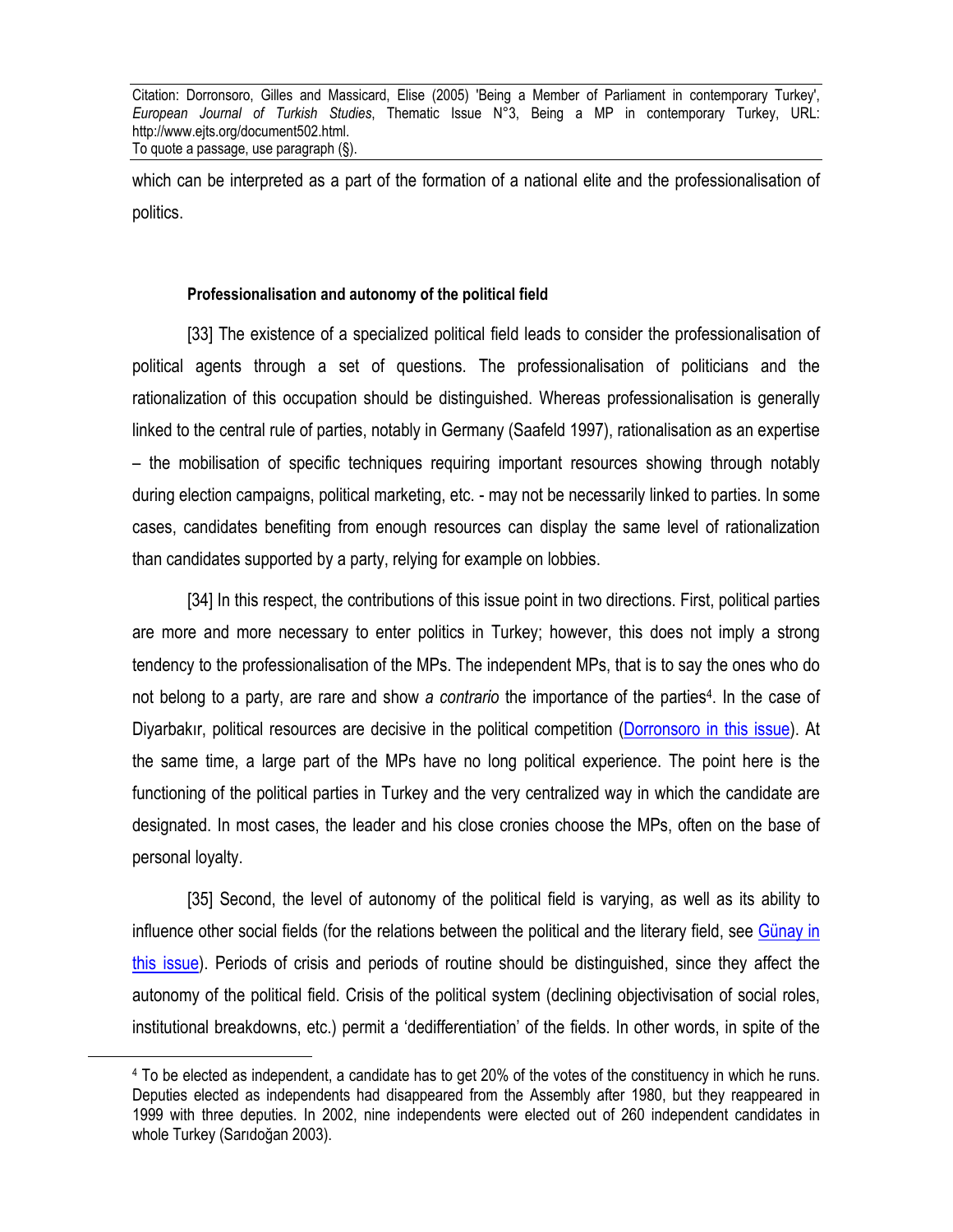tendency toward a professionalisation of political elites, the inverse mechanism can be observed during periods of crisis, with the opening of the field to outsiders. The 2002 legislative elections, with the multiplication of parties, an important turnover of MPs, and the strong presence of MPs without political experience (Massicard in this issue), can be an example. Thus, we might find an important opening of the field in those contexts: the investment of resources in the political field is then facilitated, the entrance ticket is low, even for the creation of parties, and non-political attributes are valorised. Logically, we find a correlation between periods of crisis and a growing presence of nonpolitical capitals (Dorronsoro in this issue).

#### **II Roles and resources**

[36] Who defines the role of MP? First, there is a juridical definition of the role of MP. Legal norms define institutional roles (regulations of parties about the designation of candidates, poll systems, degree of 'rationalization' of the parliamentarian system, etc).

[37] Second, the parties have very strong role prescriptions concerning MPs. These role prescriptions are even more important since the MPs highly depend on their party for re-election (see *infra*).

[38] Third, the ascription of roles also comes from the representations concerning the MPs. What are they in contemporary Turkey? First, there are representations of politics by those who practice it, elected representatives themselves, through their discourses in terms of moral obligation or their believing in legitimacy given by election. But there are also representations among the electorate about efficiency, the place given to service (*hizmet*), about what is licit and what is illicit. The construction by journalists of the occupation of MP is of great importance in the formation of the ascription of roles, even if representatives themselves are far from being passive. Turkish MPs are relatively absent in the media, except party leaders and when some incidents like scuffles occur in Parliament. Parliamentary debates are broadcast on TRT, but they rarely appear in newspapers. Violence – verbal, but also physical - occurs from time to time, leading to scandals: it is perceived as such a transgression of the proper behaviour of a MP that it is then broadcast in the news bulletin (Günay and Aslan-Akman in this issue). Through those performances, representations of elected members do constrain their behaviour.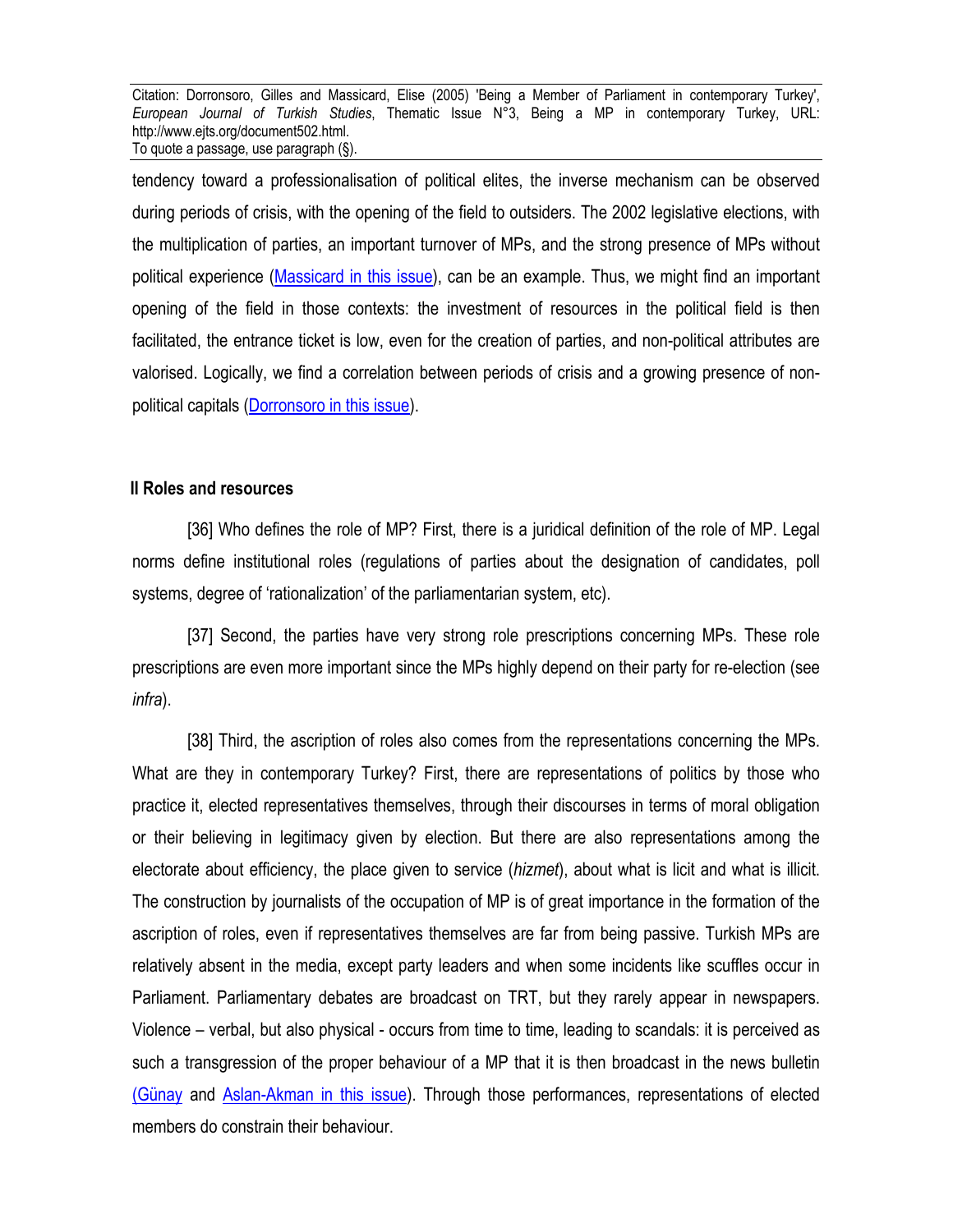[39] The main tasks recognized to MPs are first, legislative activities which are constituted as follow: work in parliamentary committees; parliamentary debates (when and how do MPs intervene in the proceedings?), and speeches from the desk (written and oral questions to the government) (Bakırcı 2000). Besides the legislative activities, another task recognised to MPs consists of transmitting individual requests - in general, but not exclusively, from their electorate - and answering them. This role is both legitimate (a MP has to be at the service of the people and accessible to its requests) and illegitimate (as far as these practices are often disparaged as being particularistic, flouting the public good and the general interest) (Güneş-Ayata 1994: 62). Despite of this ambiguity, it is quasi institutionalised, since parliamentary sessions start at 15 pm, and mornings are devoted to visits. One may observe queues of unequal size, but sometimes really impressive, in front of MPs' office. This role of resort is all the more marked since MPs are often seen as being very powerful, although themselves are quite aware of the limits of their power.

[40] MPs learn on the job (Kocaoğlu 2003); thus, the learning process varies from one individual to another: it depends on the conditions of access to deputation, according to whether they have been active in a party and assumed responsibilities in it, whether they have involved in the associative or trade-union work, or whether their good fortune is due to supports outside the political field. Thus, the apprenticeship of the roles also depends on the social properties of the candidates, because they predispose them more or less to assume the prescribed rules. Meetings – sometimes informal - of elected representatives and what happens behind the scene permit the circulation of practical know-how, warnings and advices. Information and knowledge necessary to fulfil obligations linked to the roles are thus transmitted.

[41] The process of learning to be a MP is comparable to the apprenticeship of know-how and of knowledge constituting roles, which catch MPs with variable intensity and different kinds of obligations according whether they subscribe to it with conviction, reason or duty. Therefore, ascriptions of roles are constraints for MPs, their personal history having prepared them more or less to accept. There seem to be no strong standardization of role learning in Turkey, neither through the main ways of transmission of political roles (party and elected offices) nor through the professionalisation of legislative activity (Massicard in this issue). The conditions in which MPs learn the political occupation show that the socialisation can only be limited and that *habitus* are only marginally modified.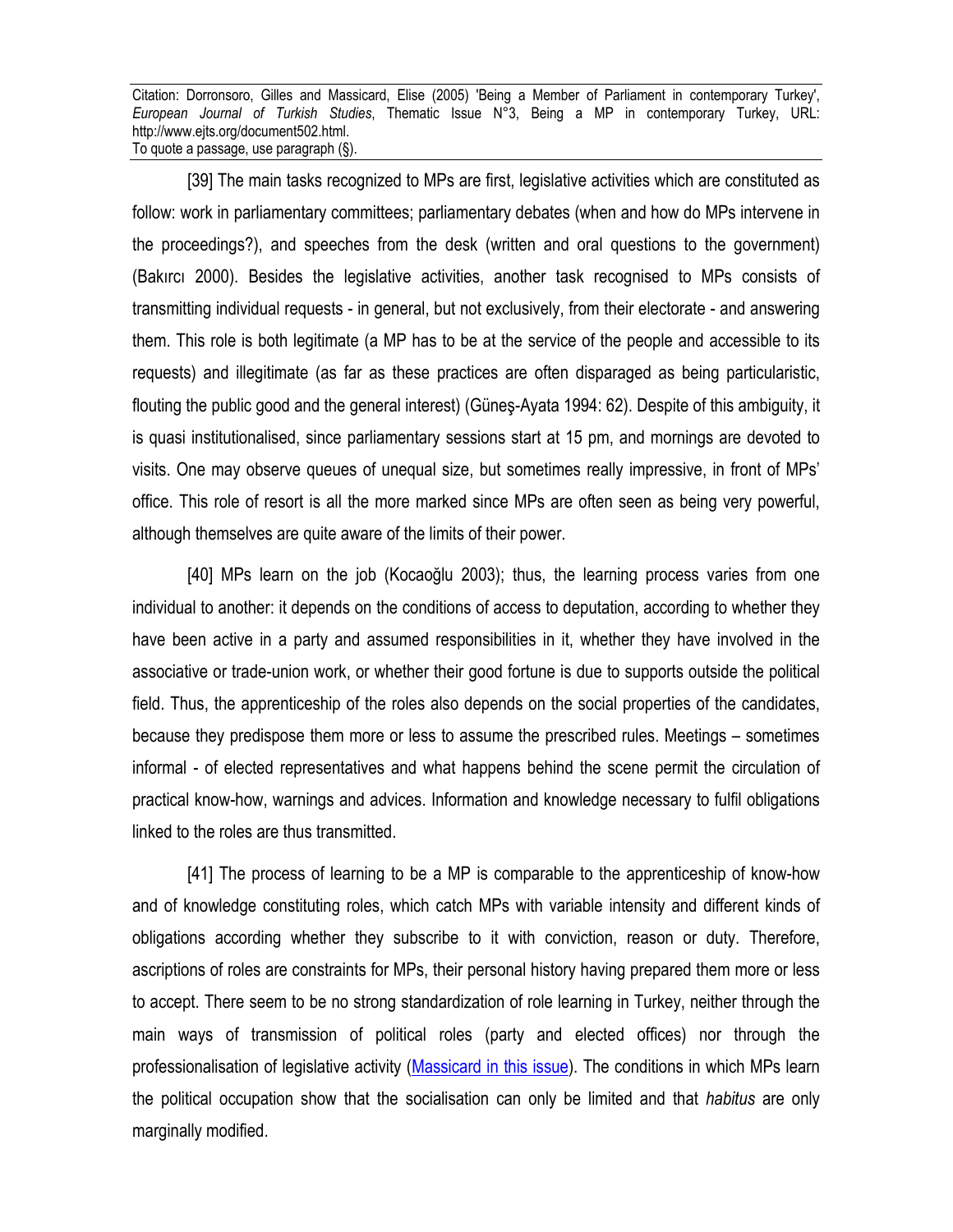[42] The political occupation leads to interact in several social worlds (Lagroye 1994). Being a representative implicates being able to play different roles, which may also appear to be contradictory (Briquet 1994, Müller *et al.* 1997). Empirical evidence suggests that the problem of disturbances in role-sets is a very real one for modern Members of Parliament.' (Saalfeld 1997: 40). These contradictory role ascriptions are perceived as such by the MPs, even if interiorized differently (Massicard in this issue). Whatever the MP's dominant characteristic (a grassroots candidate or a candidate supported by a party), the role he is said to incarnate or the one he is favouring, he has to take into account the plurality of his roles. One may observe them through the succession of behaviours and ways of being in everyday practices of MPs, obliging them to resort to different legitimacy registers. Thus, MPs use different know-how, practices and beliefs, which they cannot forget without taking the risk to offend one of the publics they are in relation with. In some cases, behaviours of MPs within the Parliament can interfere with the voters' requests and their responsibilities in their party. Sometimes, parliamentary sessions start late or are cancelled because of the absence of quorum, or because MPs, busy with some other tasks, are not available.

[43] How do individuals take prescribed roles up? The ways to fulfil these roles depend notably on the resources of MPs, leading them for example to attend or to escape public meetings, to engage more or less in legislative work, etc. (Massicard in this issue). For example, MPs without political experience, put on the list by a party mainly because of their extra-political skills which can be useful for parliamentary activities, will mostly engage more in legislative work than, say, MPs elected with strong personal social support, and who depend less on their party's backing (Massicard in this issue). Therefore, new social profiles among MPs can lead to changes in the ways to practice this occupation (Norton 1997).

#### **The centrality of the party**

[44] To understand the MPs occupation in the Parliament, the relations between MPs and their parties are central. All the essays in this issue (Aslan-Akman, Günay, Koçak, Massicard) underline the central role of the parties in the day-to-day activities of the MP in the TBMM. It is not supposed here that every party is organised in the same way, the importance of elected members is obviously different for instance in ANAP and MHP and may evolve in every party.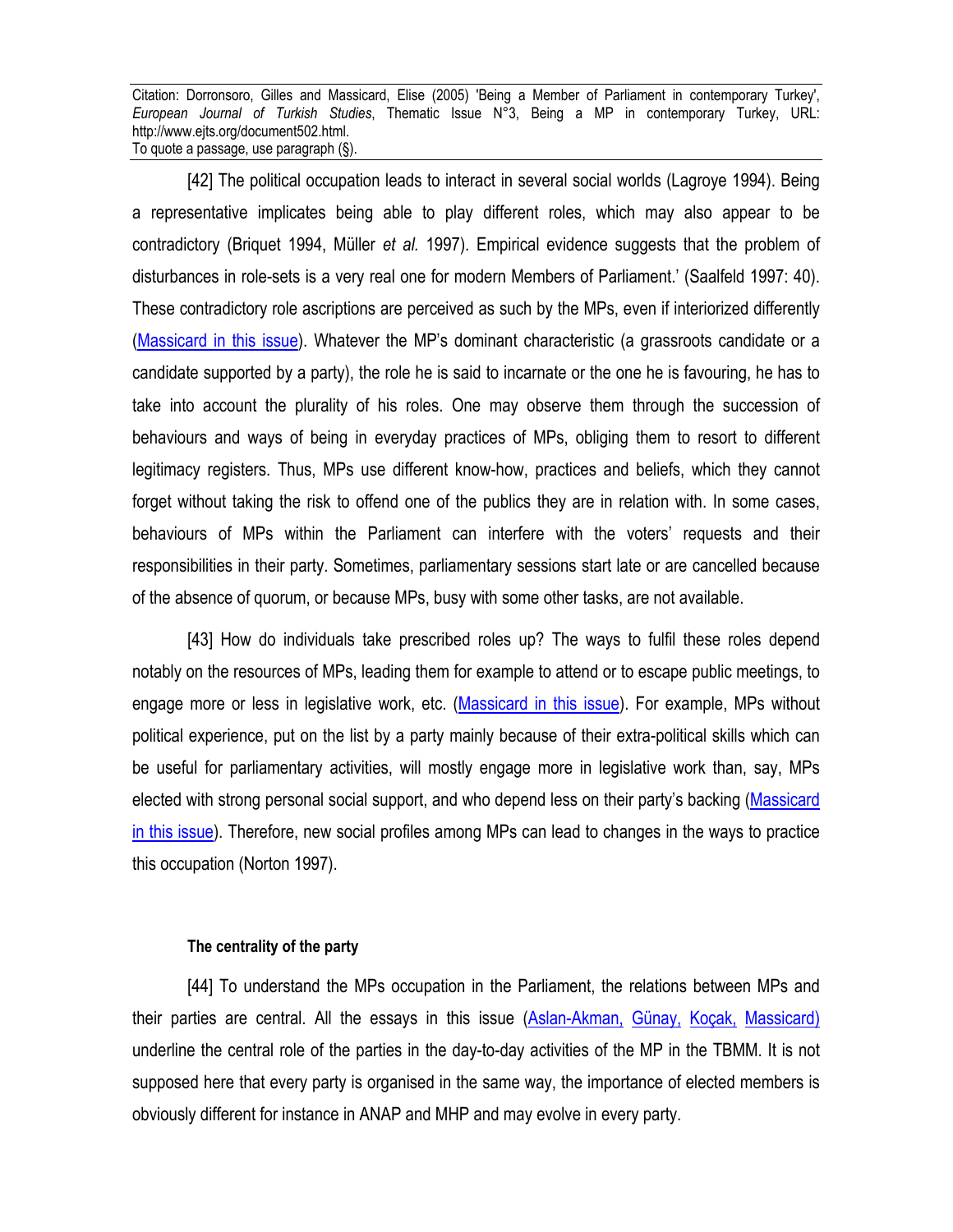[45] The centrality of the parties derives both from institutional regulations and political rationality. Firstly, the 1982 constitution and the Rules of Procedure adopted in 1996 aimed to increase the efficiency of the Parliament, thereby limiting the autonomy of the individual MPs, reinforce the place of the party group (Gençkaya 1999). Secondly, the great majority of representatives are in a state of dependence vis-à-vis the parties for their re-election. Because of the electoral system, the major step for the MP is his nomination by the party on an eligible position in the list more than the electoral campaign itself. The fact that the parties determine a candidate's election more than his personal resources affects the MPs' behaviour within the Parliament, for example in relation to party discipline.

[46] In this respect, the centrality of the parties has increased since the 1980s. Turkish electoral history contains multiple experiences regarding how candidates move from the status of 'candidate to the candidature' - which requires only fulfilling some forms and paying some amount of money - to that of 'candidate to MP', designated by a party. In particular, a procedure in which the electorate was able to express his preference for one candidate was in force during the 1961, 1973, 1977 and 1991 legislative elections<sup>5</sup>, and was then abolished. After 1961, the electoral law compelled the parties to organize primaries to designate the candidates, and only exceptionally allowed nomination by the direction of the parties - in case of lack of local candidates or deficiency of the local organisation. Nevertheless, since 1986, this obligation has been abolished. Now, every party can designate candidates either directly or by internal elections. However, internal elections are nowadays an exception, which paves the way to party oligarchy. Despite of sporadic protestations, directions of parties remain almost omnipotent in this domain, which may explain the fact that lots of candidates are pitchforked and that directors of local branches of parties are often bypassed concerning the nomination of candidates. Even if mechanisms of negotiation between parties and candidates to the candidature during pre-electoral periods should be analysed more thoroughly, the eventual re-election of MPs is submitted to the approbation of their candidature by the direction of the party, which is not automatic.

 $\overline{a}$ 

<sup>5</sup> In the 1991 legislative elections, it was possible for the voters to register a voice for a specific candidate, who by getting an endorsement from a minimum of 15% of the voters could be moved up to the top of the list (Kalaycıoğlu 1995: 46).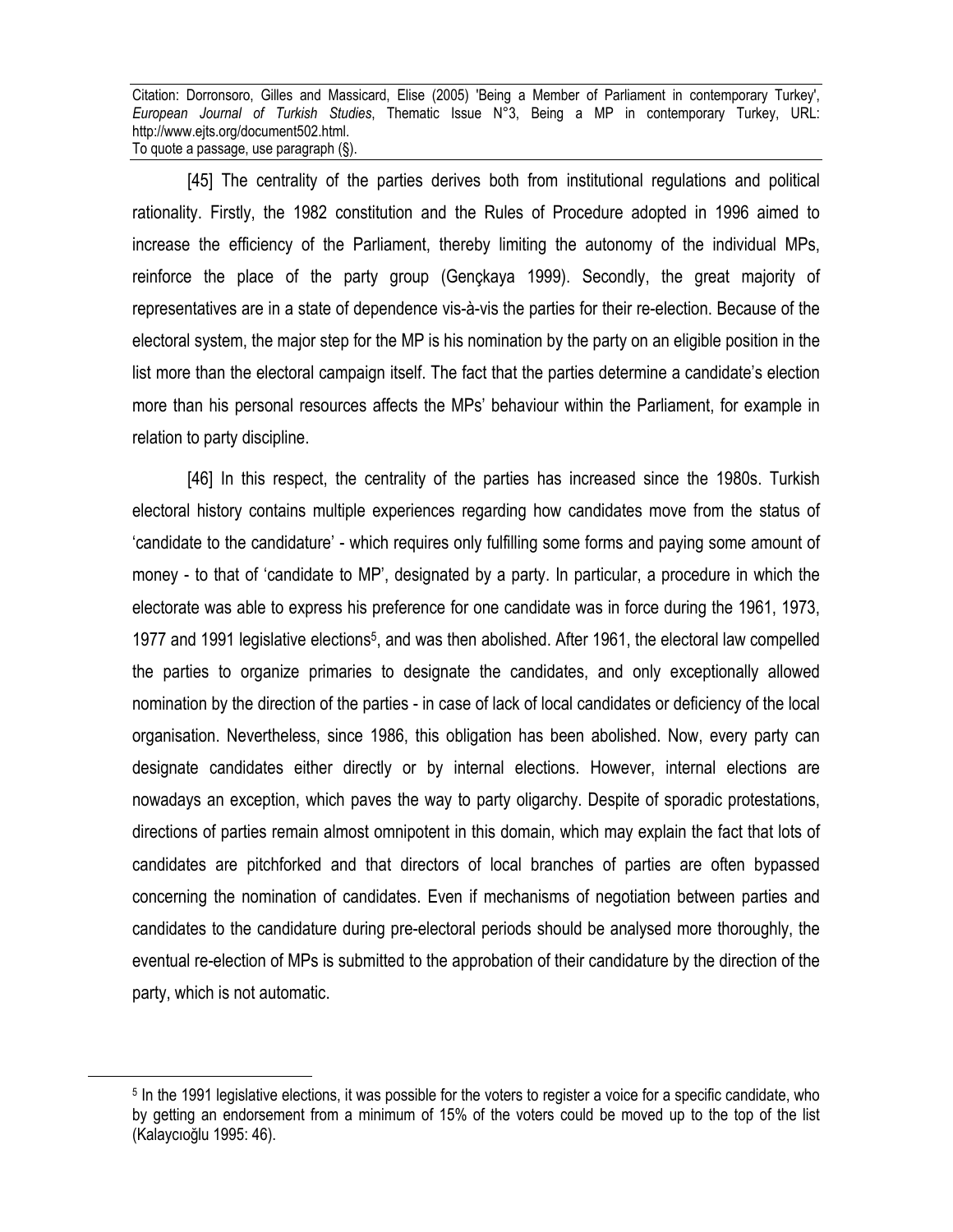[47] Many clues indicate that parties constrain MPs' behaviour, at least concerning the discipline of vote. We shall now see in details the weight of party in the organization of the MPs' work and then their level of autonomy. Is the legislative activity of a MP correlated to his place in the party? The first point here is that the party group decides upon the attribution of the different parliamentary positions, i.e. member or chair of a committee etc., which in turn highly constraints the MPs' roleorientation (Massicard in this issue).

[48] The second point is that the political configuration can define the MP as an opposition MP with a specific role. Aslan-Akman focuses on CHP MPs with a strong position in the party in the precise context of the 22nd Assembly characterized by a high level of polarization between the two parties. In her essay, she shows that the behaviour of MPs of the main opposition party is both strongly constraint by rules of procedure and defined by the party, may be leading to the 'existence of an opposition MP role'.

[49] A way for MPs to escape party pressure is to change party, a common practice of transfers since the beginnings of multiparty politics. Historically, there have been high levels of interparty mobility in the Turkish Parliament. The elected representatives are able to move quite easily from a party to another, for instance if they think that they are not positioned at an eligible level on the list, or that their party won't go through the 10% threshold (Massicard 2003). At least before 1980, party changing appears to improve career prospects (Turan 1985). In his first account of the specific profile of the party changers, Turan (1985) showed that, in the case of individual transfers, party changers tended to come more from small and least developed constituencies.

[50] As political contexts influence party changing decisions by individual deputies and factions, Turan's paper in this issue examines the developments of inter-party mobility since the 1980s (Turan *et al.*). Feeling that party changing not only encouraged political instability and was unethical, and fearing that it might undermine the two-party system they were trying to build, the military makers of the 1982 constitution introduced measures to prevent it. These failed to stop the mobility of deputies who found many ways to circumvent restrictions to move between parties. However, an interesting difference with the period before 1980 is that individual party changers and non-changers do not appear any more to have different attributes. It would be interesting to investigate further if changers and non-changers show differences in terms of resources. Is party-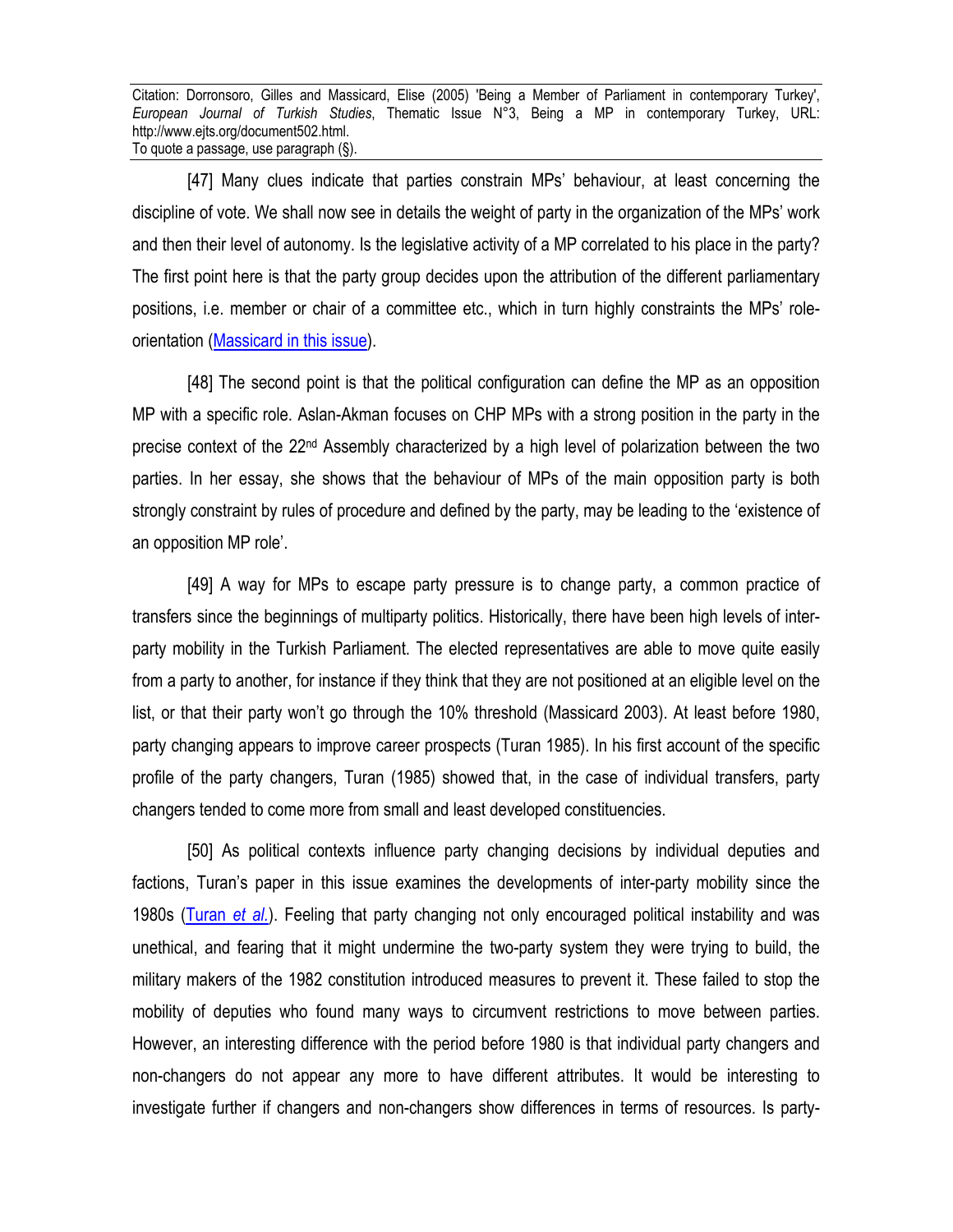changing correlated to some special way to behave as a MP, for example constituency-service orientated?

#### **MPs and their constituencies**

[51] Another important dimension of the MP's occupation is his relation to his constituency. It is the service and allocational aspects of responsiveness that compose the most frequent *demands* of constituents to parliamentarians in Turkey. In terms of daily activities, parliamentarians spend for constituency service the largest part of their time at their own disposal (Hazama in this issue). What do we know about the interactions about MPs and their constituents? Localised studies like those of Güneş-Ayata (1990), and Unbehaun (1994), without focusing on the local role of MPs, set on MPs in a context of interaction among bureaucrats, local politicians and notables. By doing so, they give sometimes sketchy, but interesting indications concerning the role of MPs in their constituency. However, almost all these case studies deal with rural Turkey or small towns. But in a widely urbanised society, it is risky to generalise clientelist relations, which are by definition encompassing and undifferentiated. Modalities of exchange are probably different in urban contexts. Attempts to grasp them there in a more precise way (Erder 1996, Schüler 1998, Kurtoğlu 2004) have not really dealt with MPs and their role in the relation between electors and parties.

[52] It is then important to clarify the different dimensions of the relation between MPs and their constituents. The term constituency service includes different kinds of activities: mainly personal services to the citizens, activities encouraging infrastructural services or job-creating investments in the constituency or more generally collective goods, which are often related to collective actors like local lobbies. Personal services is what legislative studies usually call 'case work' and what is often called in Turkish *hizmet*: Kalaycıoğlu (1995) asserts that constituents approach MPs for three main reasons: to find jobs, to get promotion or transfers at a certain job, and to seek health care. One also expects MPs to help to go through the bureaucracy.

[53] Why are MPs doing *hizmet*? In a proportional representational system, Turkey's province-size constituencies generate a significant size of personal votes for a candidate, though nominated in the party list. On the base of a questionnaire on the XIXth Assembly - an Assembly elected with preference system and, for some parties, primaries - Hazama explores how and to what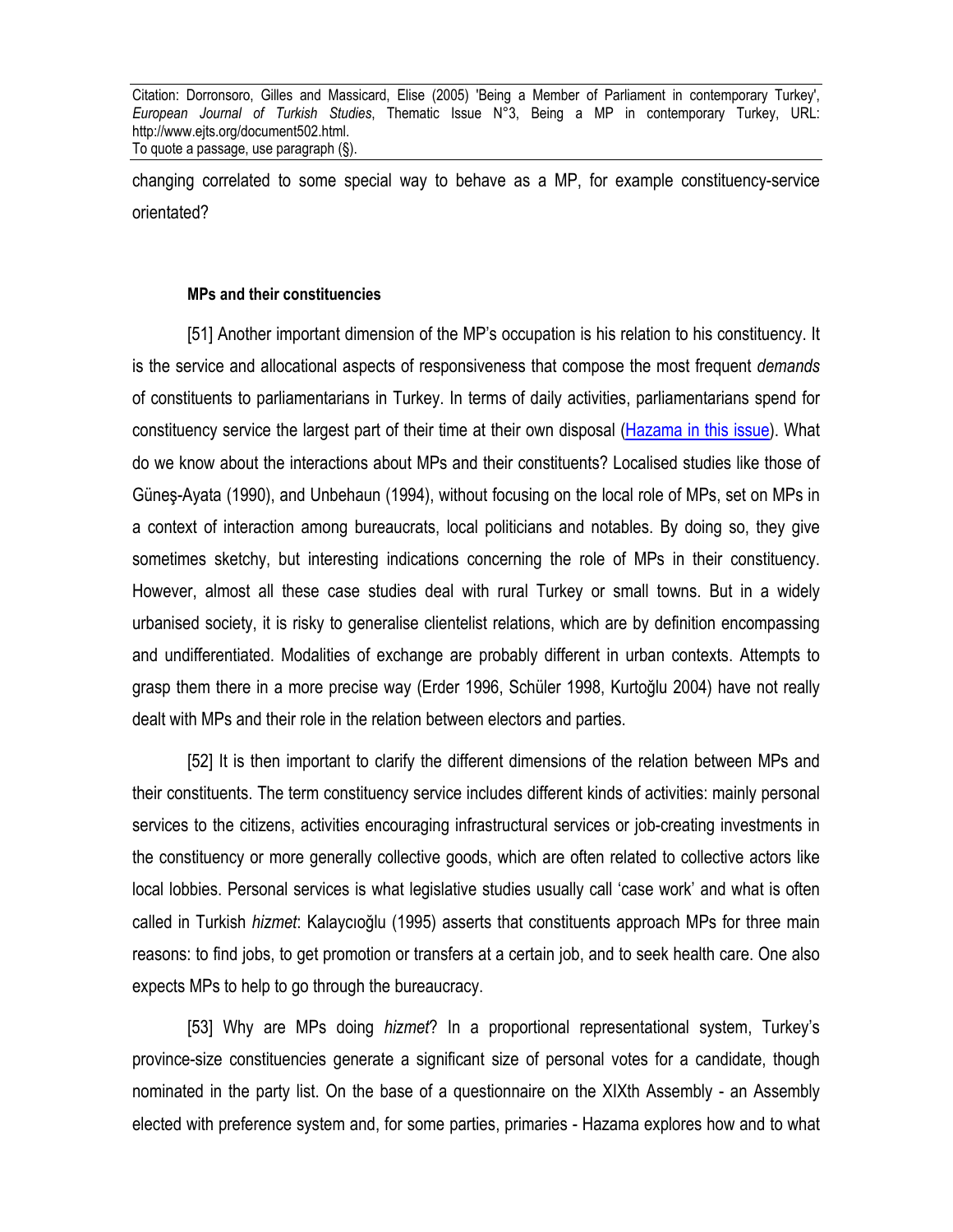extent parliamentarians are *responding* to demands from constituents and why they do so. Second, for the purpose of re-election, parliamentarians consider their individual activities to be almost as important as the party popularity. Those activities are publicized through the local media, including the press, the most important of which, however, being the constituents that they meet in person.

[54] Do the characteristics of the constituency orientate the role of the MP toward constituency service? According to Hazama, the demand for and supply of constituency service depend on different politico-economic structures of the constituency (Hazama in this issue). The smaller the constituency size, the larger will be the demand for and the supply of constituency service. This is because in small constituencies parliamentarians are more recognizable by their constituents and the weight of personal votes is larger than in large constituencies. Thus, even under proportional representation, relatively small constituencies in Turkey make constituency service important for parliamentarians seeking re-election. In addition, since the Turkish parliamentarian's turnover rate is very high, even re-elected parliamentarians have to take constituency service seriously. The statistical test showed no significant difference in the practices of constituency service between newly elected and re-elected parliamentarians. Massicard suggests that MPs from big cities are faced with less direct representative duties. But the downside is that these MPs have a much harder time than their colleagues from smaller constituencies to get their names and pictures into the newspapers on a regular basis or to answer the demands in a way that can bring sizeable social support. In a constituency like Istanbul, it is very difficult to construct a local base (Massicard in this issue).

[55] Which kind of MPs tries to increase their local resources, or to take the role of local representatives? Massicard suggests that MPs elected without strong local support hardly entertain any kind of localism, probably because social support is an insecure resource, and enhancing it may appear more time and energy-consuming than, say, demonstrating loyalty to the party. It seems that social support is a resource which is invested by MPs as a secondary choice or as a complement to other resources. However, having a social strategy for a MP is not necessarily outside the party, since some parties tend to encourage their MPs to do constituency service.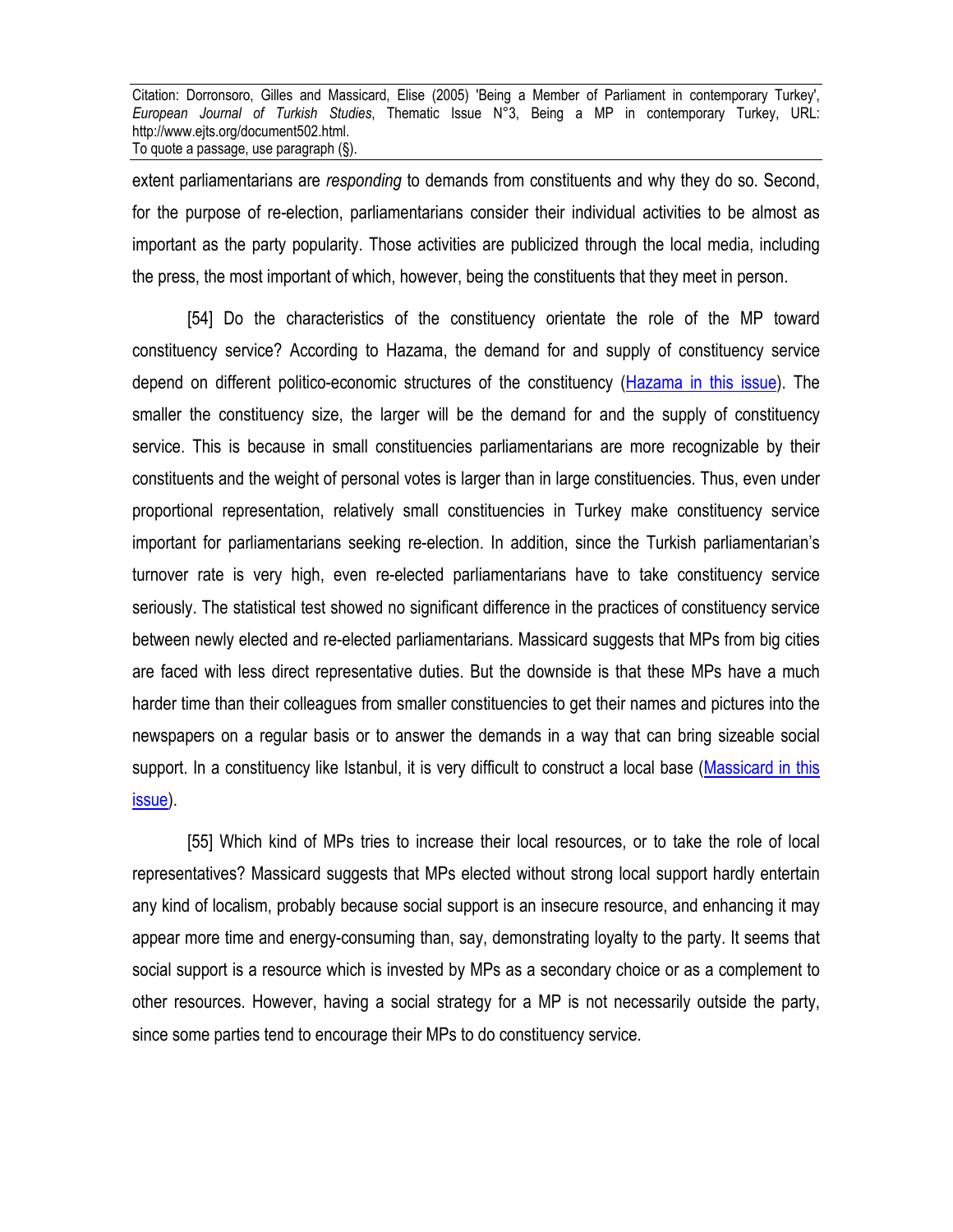#### **Conclusions**

[56] There is a theoretical profit in displacing the analysis from the MPs' biographies to the resources they mobilize. The downside is that new data have to be produced, since the exiting ones are not tailored to this approach. In order to understand the resources mobilized both in political campaigns and during the MP mandate, more attention should be drawn to the activities in the constituencies. This in turn implies working at the constituency level, which is where electoral competition takes place and the relative value of resources can best be understood. Working on resources also constitutes an empirical way to address the autonomy of the political field which, in the Turkish case, varies heavily as shown by the strong and punctual increase of non-political resources mobilized by MPs in times of crisis.

[57] There is a relation between the resources mobilized by the MPs and the way they fulfil their roles. This issue indicates that the parties are central not only in the administrative functioning of the Parliament and for the MPs' career, but also in the very definition of individual MPs' roleorientation. The centrality of the relation to the party in role-orientation, however, does not necessarily imply increasing professionalisation. As a matter of fact, non-partisan and non-political resources – especially professional ones - can strongly impact the role-orientation, but also be decisive in the very selection of MPs by parties. As a consequence, strong contradictions between previously acquired non-political professional *habitus* and values, and the MP role-set, are likely to appear, resulting on role-conflict. Finally, constituency service appears to be less central in defining role-orientation than the party, even if it is spectacular and often time-absorbing for the MPs.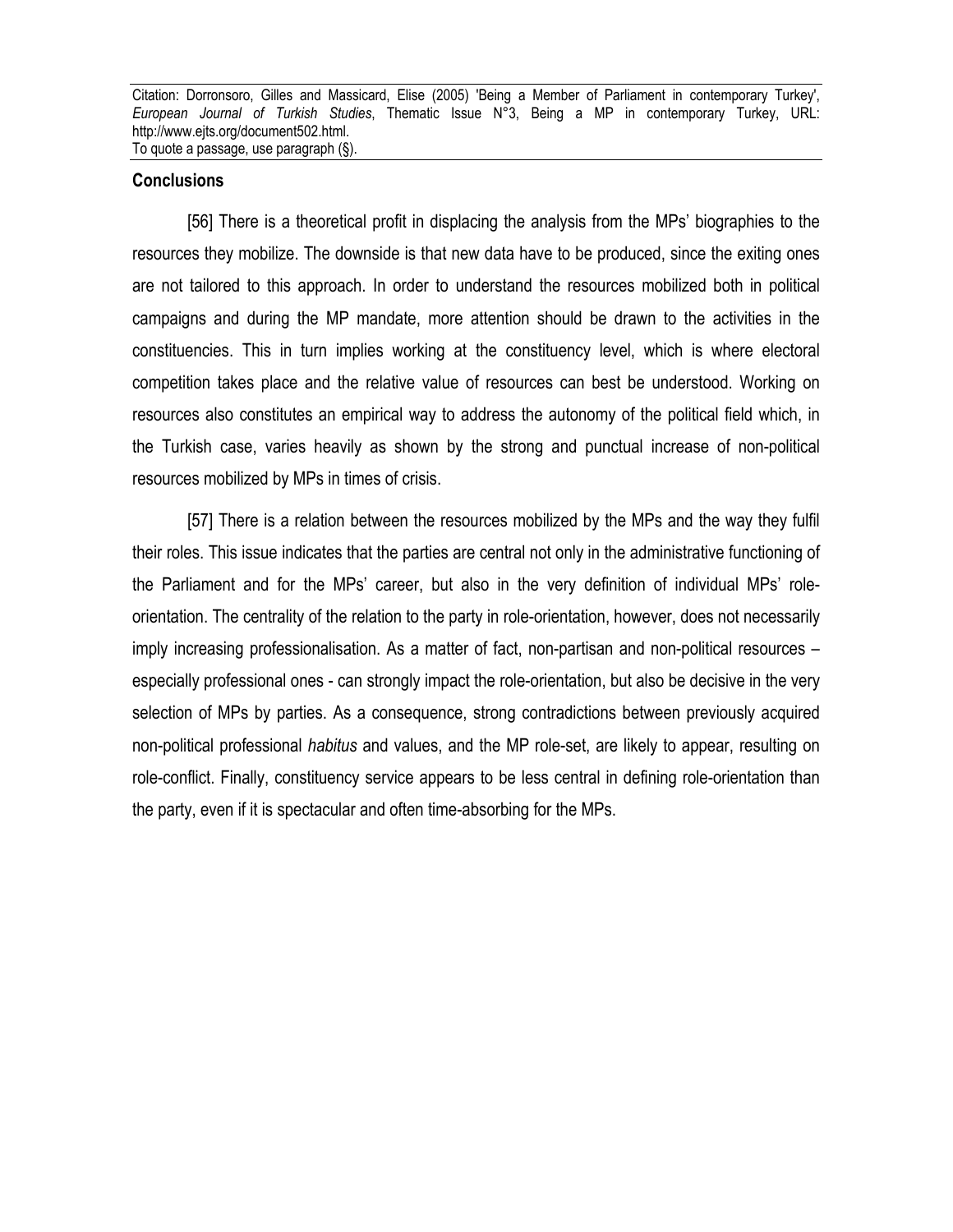References

#### General studies

Abélès, Marc (1989) *Jours tranquilles en 89. Ethnologie politique d'un département français*, Paris, Odile Jacob.

Abélès, Marc (2000) *Un ethnologue à l'Assemblée*, Paris, Odile Jacob.

Best, Heinrich; Cotta, Maurizio (eds.) (2000) *Parliamentary Representatives in Europe, 1848-2000. Legislative Recruitment and Careers in Eleven European Countries*, Oxford, Oxford University Press.

Bourdieu, Pierre (1981) 'La représentation politique. Eléments pour une théorie du champ politique', *Actes de la Recherche en Sciences Sociales* 36-37, pp. 3-24.

Bredin, Frédérique (1997) *Députée, Journal de bord*, Paris, Fayard.

Briquet, Jean-Louis (1994) 'Communiquer en actes. Prescriptions de rôles et exercice quotidien du métier politique', *Politix* 28, pp. 16-26.

Briquet, Jean-Louis (1997) *La tradition en mouvement. Clientélisme et politique en Corse*, Paris, Belin.

Buron, Robert (1963) *Le plus beau des métiers*, Paris, Plon.

Cayrol, Roland ; Parodi, Jean-Luc ; Ysmal, Colette (1973) *Le député français*, Paris, Presses de la Fondation Nationale des Sciences Politiques.

Chapoulie, Jean-Michel (1973) 'Sur l'analyse sociologique des groupes professionnels', *Revue française de sociologie* 14 (1).

Dobry, Michel (1986) *Sociologie des crises politiques*, Paris, Presses de la FNSP.

Dorrandeu, Renaud (1994) 'Les métiers avant le métier. Savoirs éclatés et 'modèle notabiliaire'', *Politix* 28, pp. 27-34.

Escarras, Jean-Claude ; Imperiali, Claude ; Pini, Robert (1971) *Courrier parlementaire et fonction parlementaire*, Paris, PUF.

Fenno, Richard F. Jr. (1966) *The Power of the Purse. Appropriations Politics in Congress*, Boston, Little Brown.

Fenno, Richard F. Jr. (1973) *Congressmen in Comittees,* Boston, Little Brown.

Fenno, Richard F. Jr. (1978) *Home Style. House Members in their Districts,* Boston, Little Brown.

Fenno, Richard F. Jr. (1990) *Watching Politicians. Essays on Participant Observation*, Berkeley, IGS Press/Institute of Governmental Studies/University of California at Berkeley.

Fenno, Richard F. Jr. (1996) *Senators on the Campaign Trail. The Politics of Representation*, Norman, University of Oklahoma Press.

Fenno, Richard F. Jr. (2000) *Congress at the Grassroots. Representational Change in the South, 1970-1998*, Chapel Hill, The University of North Carolina Press.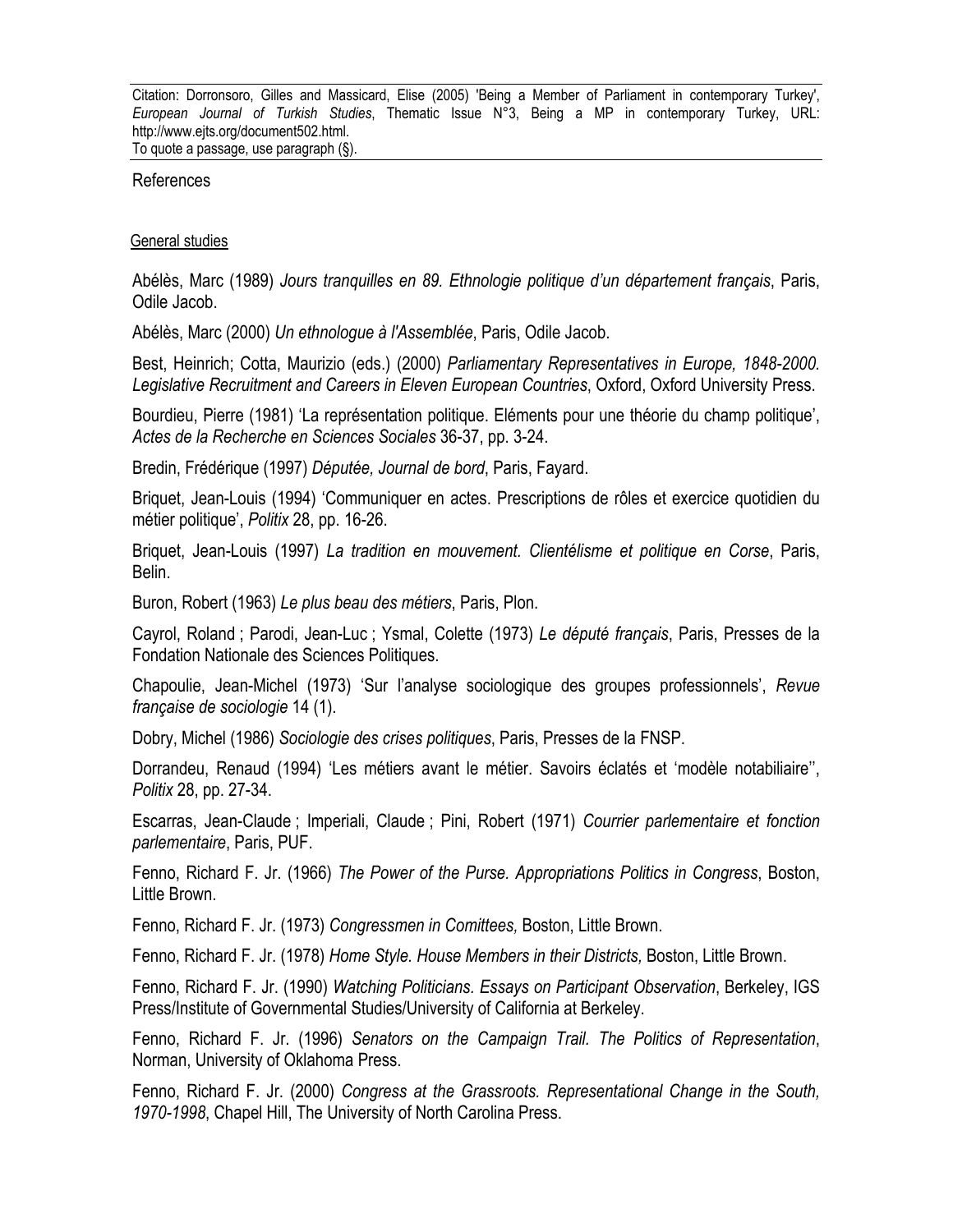Fontaine, Joseph ; Le Bart, Christian (1994) *Le métier d'élu local*, Paris, L'Harmattan.

Garraud, Philippe (1984) 'Sociologie des élus locaux', *Les cahiers du CFPC* 14.

Garraud, Philippe (1989) Profession Homme politique. La carrière politique des maires urbains, Paris, L'Harmattan.

Garraud, Philippe (1991) 'Métier politique et statut de l'élu local', *Les cahiers du CNFPT* 32.

Gaxie, Daniel (1973) *Les professionnels de la politique*, Paris, PUF.

Grezes-Rueff, François (1994) *La culture des députés français (1910-1958). Essai de typologie*, Toulouse, Presses Universitaires du Mirail.

Guiral, Pierre ; Thuillier, Guy (1980) *La vie quotidienne des députés en France de 1871 à 1914*, Paris, Hachette.

Heper, Metin; Evin, Ahmet (eds.) (1988) *State, Democracy and the Military*, Berlin, de Gruyter.

Lagroye, Jacques (1994) 'Être du métier', *Politix* 28, pp. 5-15.

Loewenberg, Gehrard; Patterson, Samuel C.; Jewell, Malcom E. (eds.) (1985) *Handbook of Legislative Research*, Cambridge, Harvard University Press.

Mabileau, Albert (dir.) (1993) *A la recherche du "local"*, Paris, L'Harmattan.

Masclet, Jean-Claude (1979) *Le rôle du député et ses attaches institutionnelles sous la Ve République*, Paris, LGDJ.

Meynaud, Jean (1961) 'La profession parlementaire', *Revue Internationale des Sciences sociales*, 13(4).

Müller, Wolfgang C.; Saalfeld, Thomas (eds.) (1997) *Members of Parliament in Western Europe. Roles and Behaviour*, London, Franck Cass.

Neveu, Erik (2003) 'Métier politique : d'une institutionnalisation à une autre', in Lagroye, Jacques (dir.), *La politisation*, Paris, Belin, pp. 103-121.

Norris, Pippa (ed.) (1997) *Passages to Power. Legislative Recruitment in Advanced Democracies*, Cambridge, Cambridge University Press.

Norton, Philip (1997) 'Roles and Behaviours of British MPs', in Müller, Wolfgang C.; Saalfeld, Thomas (eds.), *Members of Parliament in Western Europe. Roles and Behaviour*, London, Franck Cass, pp. 17-31.

Norton, Philip (ed.) (1998) *Parliaments and Governments in Western Europe*, London, Frank Cass.

Norton, Philip (ed.) (1999) *Parliaments and Pressure Groups in Western Europe*, London, Frank Cass.

Norton, Philip (ed.) (2002) *Parliaments and Citizens in Western Europe*, London, Frank Cass.

Norton, Philip; Wood, David M. (1993) *Back from Westminster. British Members of Parliament and their Constituents*, Lexington, University Press of Kentucky.

Offerlé, Michel (1999) *La profession politique : XIXe-XXe siècles*, Paris, Belin.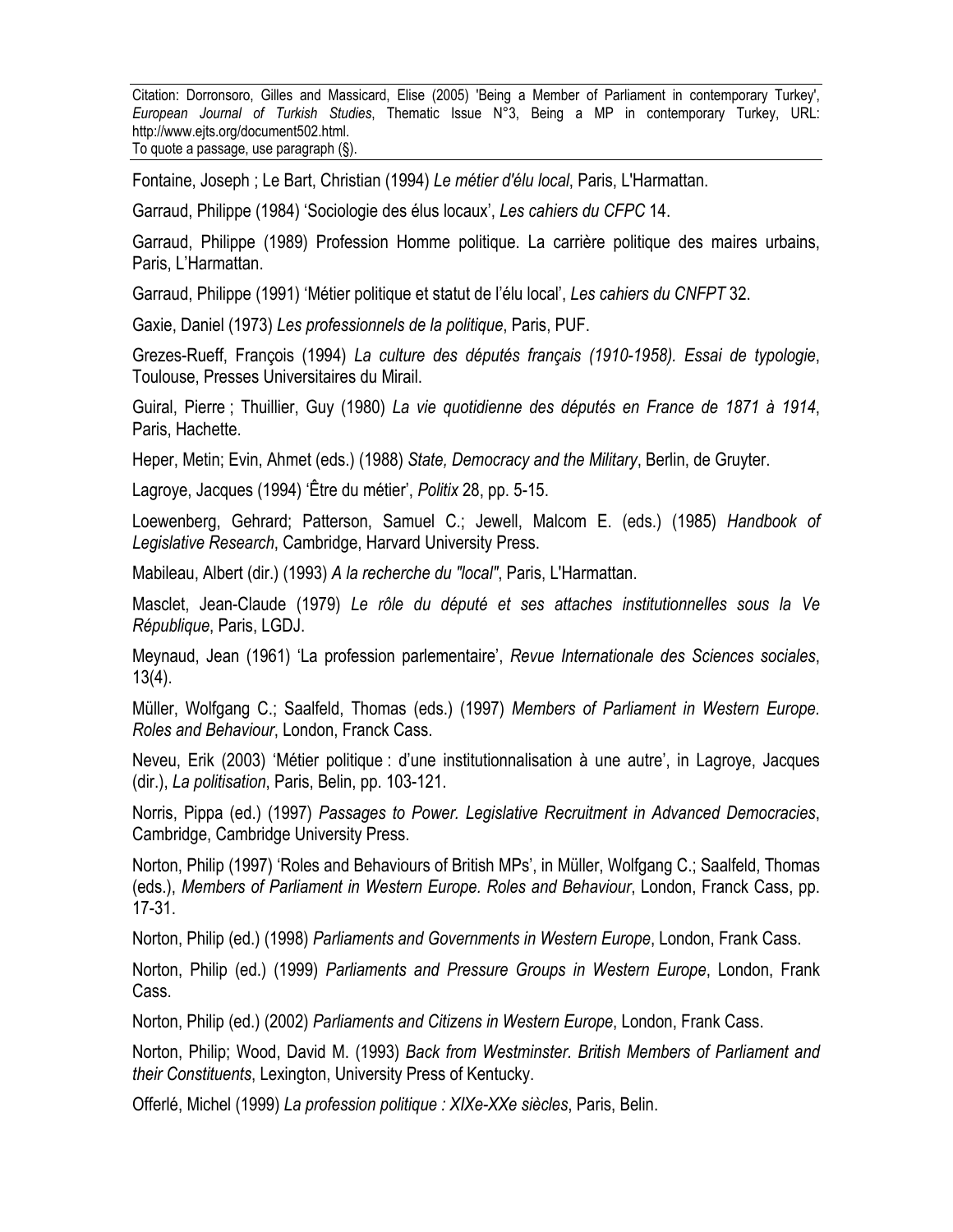Phélippeau, Eric (2002) *L'invention de l'homme politique moderne : Mackau*, l'Orne et la République, Paris, Belin

Saalfeld, Thomas (1997) 'Professionalisation of Parliamentary Roles in Germany: An Aggregate-Level Analysis, 1949-1994', in Müller, Wolfgang C.; Saalfeld, Thomas (eds.), *Members of Parliament in Western Europe. Roles and Behaviour*, London, Franck Cass, pp. 32-54.

Tarrow, Sidney (1977) 'The Italian system between crisis and transition', *American Journal of Political Science* 21 (2), pp. 193-224.

Wahlke, John C.; Eulau, Heinz; Buchanan W.; Ferguson L. C. (1962) *The Legislative System. Explorations in Legislative Behavior*, London, J. Wiley.

'Le métier d'élu – jeux de rôles', *Politix* n°28, 1994.

#### On Turkey

Akın, Rıdvan (2000) *Türkiye Büyük Millet Meclisi'nin Birinci Döneminde Devlet Erkleri ve İdare*, Doktora Tezi, Sosyal Bilimler Enstitüsü, İstanbul Üniv., Pr. Dr. Erdoğan Teziç, 509 p.

Arat, Yeşim (1989) *The Patriarchal Paradox. Women Politicians in Turkey*, Rutherford, Fairleigh Dickinson University Press.

Aslan, Canan; Güneş-Ayata, Ayşe (2004) 'Türkei: Die Überwindung der Ungleichheit zwischen den Geschlechtern bei der politischen Rekrutierung - eine weitere Herausforderung für die Demokratisierung der Türkei', in Hoecker, Beate; Fuchs, Gesine (Hrsg.) *Handbuch Politische Partizipation von Frauen in Europa II, Die Beitrittsstatten zur Europäischen Union*, Opladen, Leske und Budrich.

Atalay, Ahmet (1997) *I. ve II. Dönem TBMM Konya Milletvekilleri (Biyografik bir Deneme)*, Yüksek Lisans tezi, Sosyal Bilimler Enstitüsü, Selçuk Üniv., Doç. Dr. Nuri Köstüklü, 478 p.

Avcı, Cemal (1999) *III. Türkiye Büyük Millet Meclisi'nin Yapısı ve Çalışmaları (1927-1931) - The Functions and the Structure of the Third Turkish Grand National Assembly*, Doktora Tezi, Sosyal Bilimler Enstitüsü, Ankara Üniv., Pr. Dr. Azmi Süslü, 253 p.

Aybay, Rona (1976) 'Yasama Meclislerinin İçtüzükleri', in *Türk Parlamentoculuğunun İlk Yüzyılı*, Ankara, Ajans-Türk Gazetecilik ve Matbaacılık Sanayii, pp. 283-326.

Bakırcı, Sarı (2000) *TBMM'nin Çalışma Yöntemi*, Ankara, İmge.

Beldağ, Adam (2003) *Sosyal Bilgiler Dersinde TBMM`nin Açılışı Konusunun Öğrencilerdeki Demokratik Bilincin Oluşmasında Etkisi - The Effect of the Opening of the Turkish Grand National Assembly in Social Sciences Lesson on the Formation of the Democratic Consciousness in Students (A Sample Study Located in Town Aşkale Erzurum)*, Yüksek Lisans Tezi, Sosyal Bilimler Enstitüsü, Atatürk Üniv., Yrd. Doç. Dr. İhsan Sabri Balkaya, 123 p.

Berksü, Heves (2000) *Symbolic Masculine and Feminine Identities in Turkish Grand National Assembly*, Yüksek Lisans Tezi, Sosyal Bilimler Enstitüsü, Orta Doğu Teknik Üniversitesi, Pr. Dr. Ayşe Ayata, 121 p.

Bildirici, Faruk (2000) *Siluetini Sevdiğimin Türkiye*, Istanbul, Doğan.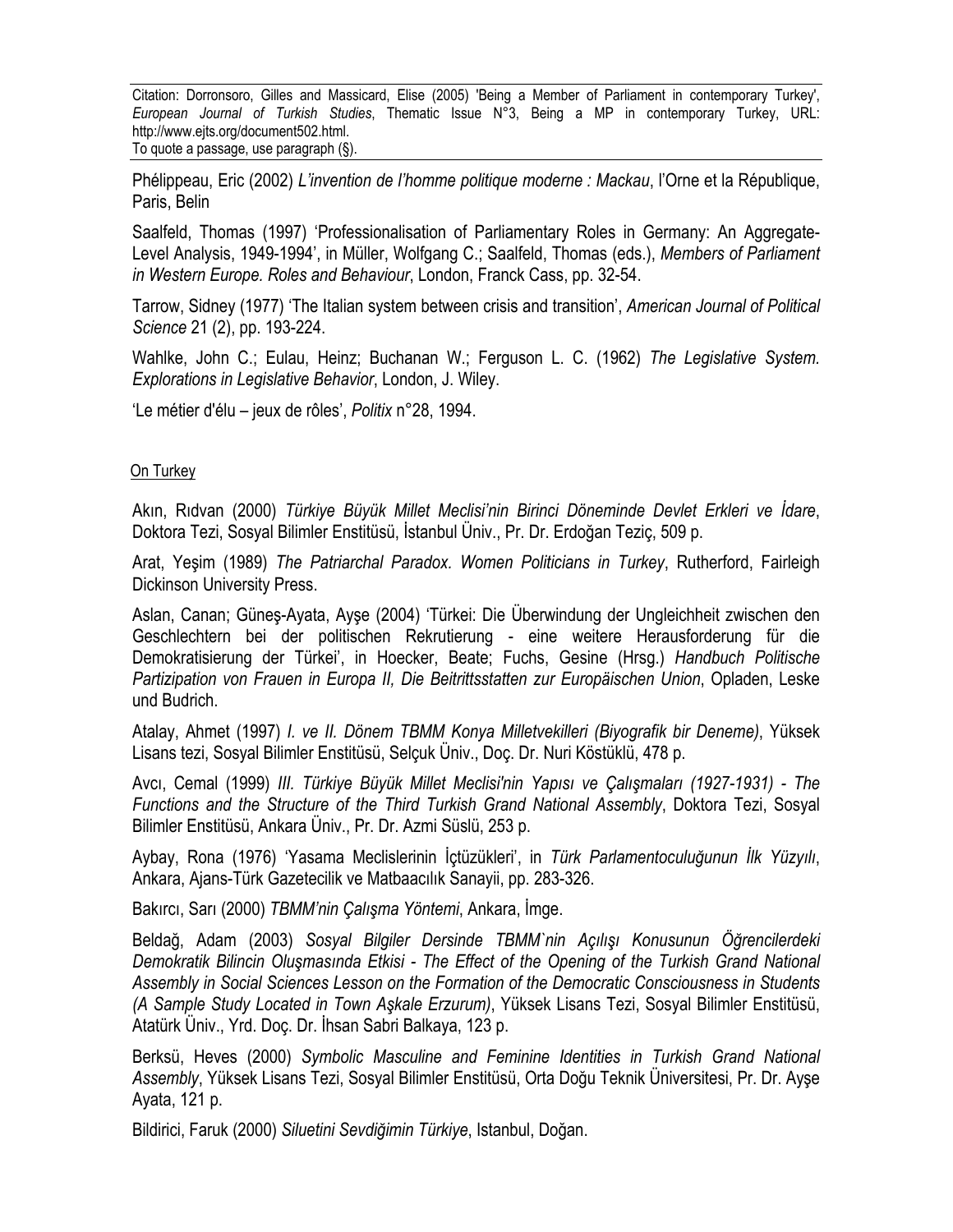Bora, Tanıl (2000) 'Professional Chambers and Non-Voluntary Organizations in Turkey: The Intersection of Public, Civil and National', in Yerasimos, Stefanos; Seufert, Günther; Vorhoff, Karin (eds.), *Civil Society in the Grip of Nationalism*, Istanbul, IFEA- Orient Institut, pp. 99-142.

Bulut, Yakup (1998) '21. Yüzyıla Girerken Türkiye'de Parlamentonun Yasa Faaliyeti, Sorunları ve Çözüm Önerileri', *Yeni Türkiye* 23-24, pp. 947-958.

Cizre, Ümit (1999) *Muktedirlerin Siyaseti, Merkez Sağ – Ordu – İslamcılık*, Istanbul, İletişim.

Coşkun, Süleyman (1995) *Türkiye'de Politika (1920-1995*), Istanbul, Cem.

Cumhuriyet (1977) *Seçim 1977*, Istanbul, Altın Kitaplar.

Çakan, Işıl (1999) *Türk Parlamento Tarihinde II. Meclis*, Ankara, Çağdaş.

Devereux, Robert (1963) *The First Ottoman Constitutional Period*, Baltimore, John Hopkins Press.

Erder, Sema (1996) *İstanbul'a bir Kent Kondu – Ümraniye*, Istanbul, İletişim.

Erten, Emre (1996) *Türkiye'de Temsil Anlayışı ve Milletvekillerinin Parti Değiştirmesi - The Understanding of Representation in Turkey and the Transfers of the Members of Parliament*, Yüksek Lisans Tezi, Sosyal Bilimler Enstitüsü, Dokuz Eylül Üniv., Doç. Dr. Zerrin Toprak Karaman, 111 p.

Esgün, İbrahim Uğur (1998) *Türkiye Büyük Millet Meclisi Üyeliğinin Sona Ermesi -The Ending of Membership of the Grand National Assembly of Turkey*, Yüksek Lisans Tezi, Sosyal Bilimler Enstitüsü, Ankara Üniv., Pr. Dr. Cem Eroğlu, 136 p.

European Commission (2002) *Candidate Countries Eurobarometer: Public Opinion in the Countries Applying for European Union Membership*, Brussels.

Ezherli, Ihsan (1998) *Türkiye Büyük Millet Meclisi (1920-1998) ve Osmanlı Meclisi Mebusanı (1877- 1920)*, Ankara, TBMM Kültür, Sanat ve Yayın Kurulu Yayınları, no 54, genişletilmiş 2. baskı.

Fliche, Benoit (2005) 'De l'action réticulaire à la recherche du semblable, ou comment faire lien avec l'administration en Turquie', in Dorronsoro, Gilles (dir.) *La Turquie conteste. Régime sécuritaire et mobilisations sociales*, Paris, Editions du CNRS, pp. 147-166.

Frey, Frederick W. (1965) *The Turkish Political Elite*, Cambridge, The M.I.T. Press.

Gençkaya, Ömer Faruk (1990) *The Impact of Organizational Attributes on Legislative Performance: A Structural-Functional Analysis of the Grand National Assembly of Turkey*, Istanbul, Boğaziçi University, Basılmamış Doktora Tezi.

Gençkaya, Ömer Faruk (1994) 'Democratization and Legislative Development in the Middle East: the Case of Turkey', in Shikara, A. A. R.; Gençkaya, Ömer Faruk, *Democratization in the Middle East*, Tokyo, IDE.

Gençkaya, Ömer Faruk (1999) 'Reforming Parliamentary Procedure in Turkey', in Keleş, Ruşen; Hazama, Yasushi; Gençkaya, Ömer Faruk (1999) *Aspects of Democratization in Turkey,* Tokyo, Institute of Developing Economies, JETRO, pp. 2-21.

Göle, Nilüfer (1990) 'Ingénieurs islamistes et étudiantes voilées en Turquie', in Kepel, Gilles ; Richard, Yann (eds.) *Intellectuels et militants de l'Islam contemporain*, Seuil, Paris.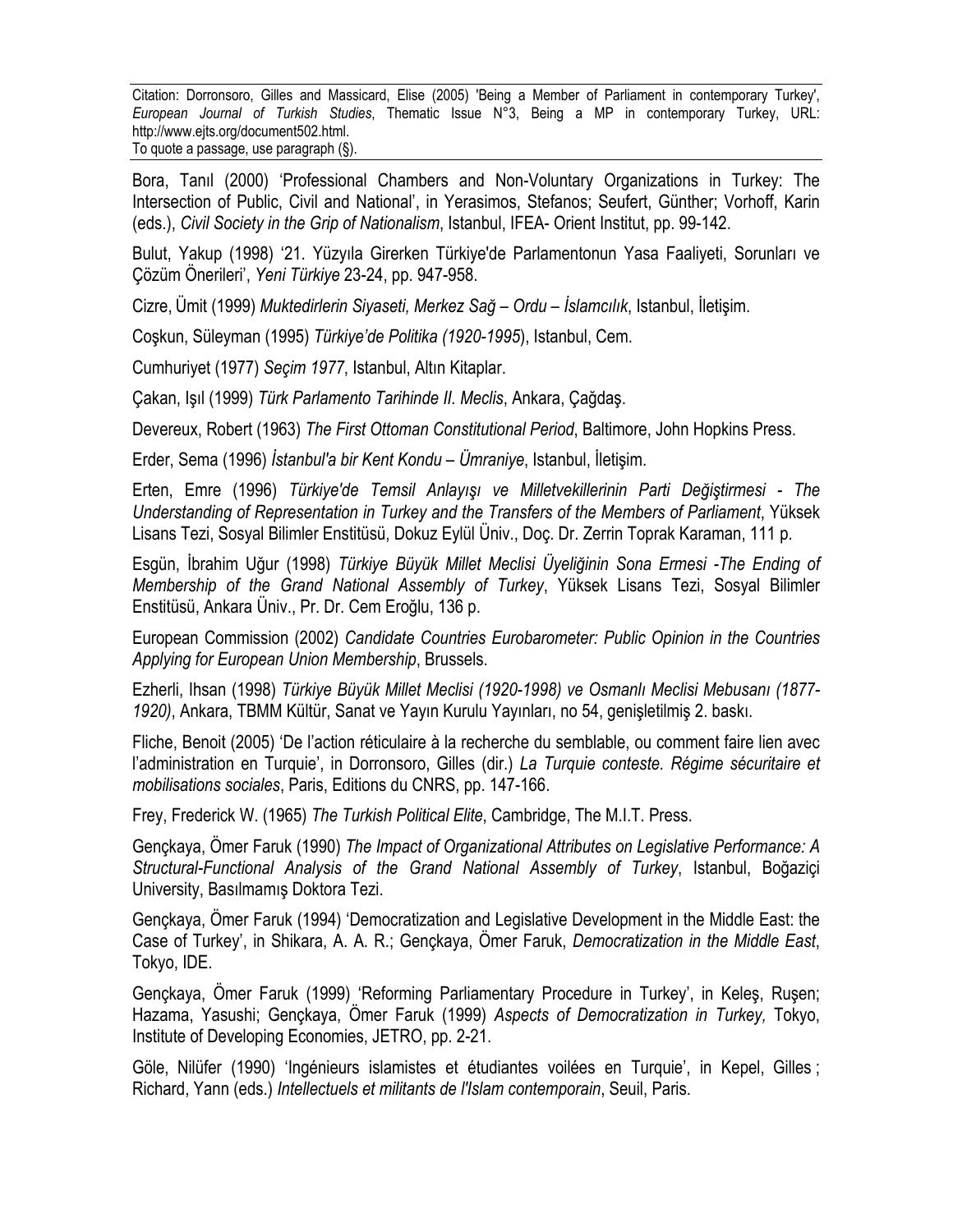Güneş-Ayata, Ayşe (1990) 'Class and Clientelism in the Republican People's Party', in Sirman, Nükhet; Finkel, Andrew (eds.), *Turkish State, Turkish Society*, London, Routledge, pp. 159-184.

Güneş-Ayata, Ayşe (1994) 'Roots and Trends of Clientelism in Turkey', in Güneş-Ayata, Ayşe; Roniger, Luis (eds.), *Democracy, Clientelism and Civil Society*, Boulder (Colorado), Rienner, pp. 51- 63.

Hazama, Yasushi (1992) 'The politics of amendment in the Turkish legislatures', *The Developing Economies* 30, pp. 284-98.

Heper, Metin; Çınar, Menderes (1996) 'Dilemnas of parliamentarianism with a strong presidency: the post-1980 Turkish experience', *Political Science Quarterly* 111(3), pp. 483-503.

İba, Şeref (1997) *Parlamenter Denetim*, Ankara, Bilgi.

İçke, Ayşen (2002) *Kadın Milletvekilleri ve Siyasal Faaliyetleri (1935-1991) - Women Deputies and their Political Activities (1935-1991)*, Yüksek Lisans Tezi, Atatürk İlkeleri ve İnkılap Tarihi Enstitüsü, Hacettepe Üniv., Doç. Dr. Mustafa Yılmaz, 132 p.

İnsel, Ahmet; Bayramoğlu, Ali (eds.) (2004) *Bir Zümre, Bir Parti: Türkiye'de Ordu*. Istanbul, Birikim.

Kalaycıoğlu, Ersin (1980) 'Why legislatures persist in developing countries: the case of Turkey', *Legislative Studies Quarterly* 5, pp. 123-140.

Kalaycıoğlu, Ersin (1988) 'The 1983 Parliament in Turkey: Changes and Continuities', in Heper, Metin; Evin, Ahmet (eds.), *State, Democracy and the Military, Turkey in the 1980s*, Berlin- New York, Walter de Gruyter, pp. 51-60.

Kalaycıoğlu, Ersin (1989) 'Cyclical Breakdown, Redesign and Nascent Institutionalization: the Turkish Grand National Assembly', in Liebert, Ulrike; Cotta, Maurizio (eds.), *Parliament and Democratic Consolidation in Southern Europe: Greece, Italy, Portugal, Spain and Turkey*, London, New York, Pinter Publishers.

Kalaycıoğlu, Ersin (1995) 'The Turkish Grand National Assembly: A Brief Inquiry into the Politics of Representation in Turkey', in Balım, Çiğdem; Kalaycıoğlu, Ersin; Karataş, Cevat; Winrow, Gareth; Yasamee, Feroz (eds.), *Turkey: Political, Social and Economic Challenges in the 1990s*, Leiden, Brill, pp. 42-60.

Kalaycıoğlu, Ersin (1999) 'Türkiye'de Siyasal Rejimin Evrimi ve Yasama Sistemi' in Rona, Zeynep (ed.), *Bilanço 1923-1998: Türkiye Cumhuriyeti'nin 75 Yılına Toplu Bakış Uluslararası Kongresi, I. Cilt: Siyaset - Kültür – Uluslararası İlişkiler*, Istanbul, Tarih Vakfi, pp. 95-110.

Kelleci, Fatmagül (1999) *Milletvekillerinin Kişilik Özelliklerini Etkileyen Bazı Dış Etmenlerin İncelenmesi - A Research on some External Effects which Affect the Personality of Deputies*, Yüksek Lisans Tezi, Sosyal Bilimler Enstitüsü, 19 Mayıs Üniv., Pr. Dr. Kurtman Ersanlı, 119 p.

Kızır, İsmail (2002) *Les origines socio-professionnelles des élites politiques turques : les élus de 1983-1999*, Mémoire de fin d'études, université de Galatasaray.

Kumaş, Rahmi (1985) *Parlamentonun Boyutları*, Ankara, Çağdaş.

Kurmuş, Ömer Saim (1996) *Türkiye Büyük Millet Meclisi'nde I. Dönem Bursa Milletvekilleri*, Yüksek Lisans tezi, Sosyal Bilimler Enstitüsü, Uludağ Univ., Yrd. Doç. Dr. Sezai Sevim, 198 p.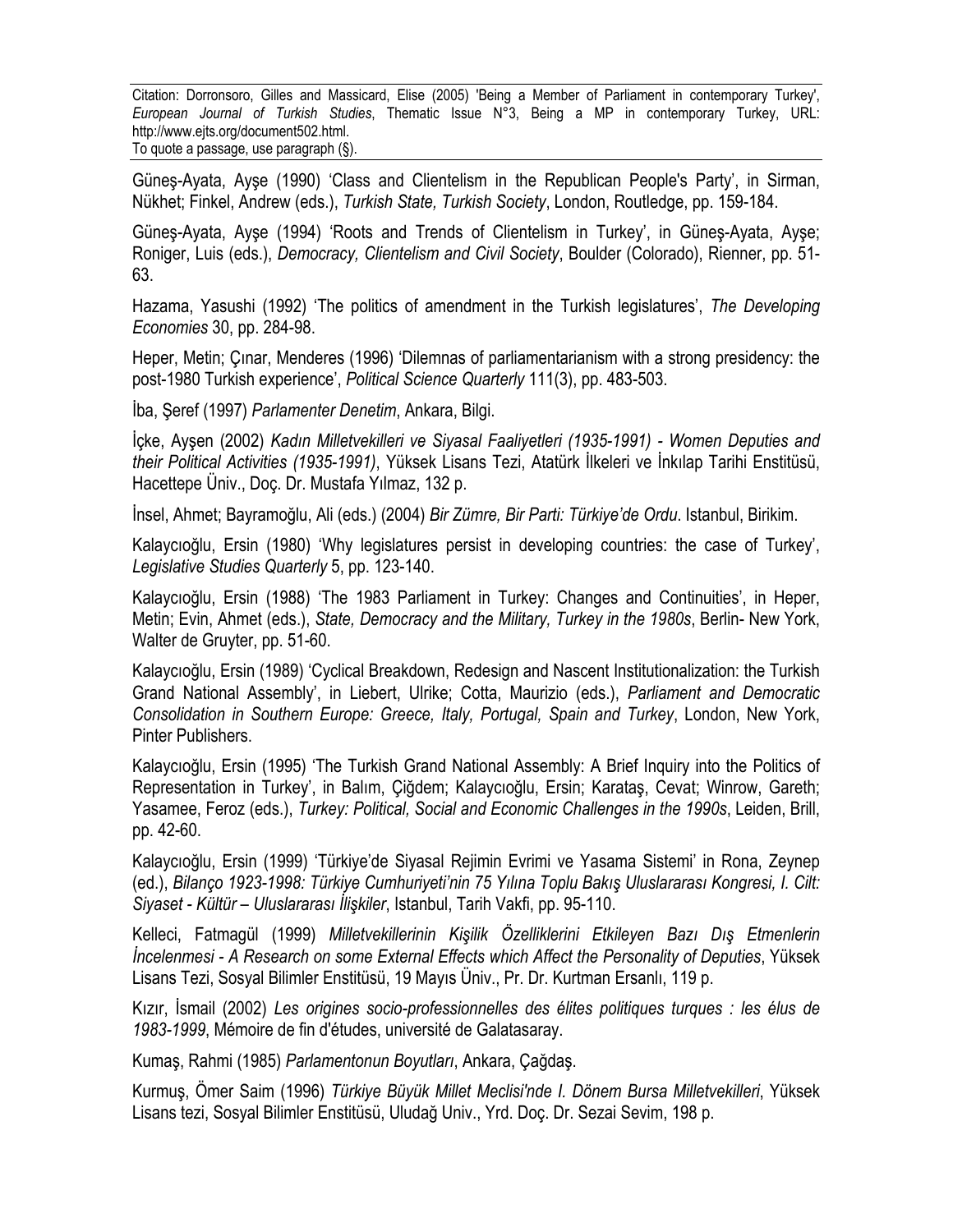Kutluoğlu, Tamer (1995) *Birinci Dönem T.B.M.M.'nde Hasan Fehmi (Ataç) Bey'in Faaliyetleri - Activities of Hasan Fehmi Ataç'in the First Term of the National Grand Assembly*, Yüksek Lisans tezi, Sosyal Bilimler Enstitüsü, Atatürk Üniv., Yrd. Doç. Dr. Günay Çağlar, 150 p.

Kurtoğlu, Ayça (2004) *Hemşehrilik ve Şehirde Siyaset: Keçiören Örneği*, Istanbul, İletişim.

Küçük, Mehmet Yılmaz (1997) *Anayasa Hukukunda Milletvekili Sorumsuzluğu*, Yüksek Lisans tezi, Sosyal Bilimler Enstitüsü, Gazi Üniv., Doç. Dr. Attila Özer, 105 p.

Loewenberg, Gerhard; Kim, Chong Lim (1978) 'Comparing the representativeness of Parliaments', *Legislative Studies Quarterly* 3(1), pp. 27-49.

Massicard, Elise (2003) *Les élections du 3 novembre 2002 : un renouveau de la vie politique turque ?*, Istanbul, Les dossiers de l'IFEA n°15, URL: http://www.ifeaistanbul.net/publi/dossiers/dossier15.pdf

McCally, Sarah P. (1956) 'Party government in Turkey', *The Journals of Politics* 18(2), pp. 297-323.

Meeker, Michael (2002) *A Nation of Empire. The Ottoman Legacy of Turkish Modernity*, Berkeley / Los Angeles / London, University of California Press.

Oksel, Muhteşem (1999) *Milletvekili Seçilme Yeterliliği - Election Capacity of Deputy*, Yüksek Lisans tezi, Sosyal Bilimler Enstitüsü, Ankara Üniv., Yrd. Doç. Dr. Muharrem Özen, 287 p.

Onar, Erdal (1977) *Meclis Araştırması*, Ankara, AÜHF.

Onar, Erdal (1990) '1982 Anayasası'nda TBMM'nin Hükümeti Denetleme İşlevi', *6. Milli Egemenlik Sempozyumu*, Ankara, TBMM Kültür, Sanat ve Yayın Kurulu Yayınları.

Oran, Nebahat (1997) *Antalya Milletvekili Rasih (Kaplan) Bey'in 1. ve 2. Dönem Türkiye Büyük Millet Meclisi'ndeki Siyasi Faaliyetleri - The Political Activites of Rasih (Kaplan) Bey, the Parliamentarian of Antalya in the 1. and 2. Term TBMM*, Yüksek Lisans tezi, Sosyal Bilimler Enstitüsü, Atatürk Üniv., Yrd. Doç. Dr. Selami Kılıç, 115 p.

Özbudun, Ergun (1962) *Parlamenter Rejimde Parlamentonun Hükümeti Murakabe Vasıtaları*, Ankara, AÜHF.

Özbudun, Ergun (1978) 'Parliament in the Turkish political system', *Journal of South Asian and Middle Eastern Studies* 2, pp. 44-73.

Özbudun, Ergun (1981) 'Turkey: the Politics of Clientelism', in Eisenstadt, Shmuel; Lemarchand, René (eds.), *Political Clientelism, Patronage and Development*, London, Sage, pp. 249-270.

Pérouse, Jean-François (2005) *La Turquie en marche*, Paris, La Martinière.

Sarıbay, Ali Yaşar (1984) *Türkiye'de Modernleşme Din ve Parti Politkası*, Istanbul, Alan.

Sarıbay, Ali Yaşar (1994) *Siyasal Sosyoloji*, Istanbul, Der.

Sarıdoğan, Neşe (2003) 'Meclisin Bağımsız Vekilleri', *Nokta*, 28 Mart-10 Nisan, pp. 22-23.

Satılmış, Ayşe Pınar (2002) *Birinci ve İkinci Dönem Türkiye Büyük Millet Meclisi'nde Kayseri Milletvekilleri (Biyografi ve Faaliyetleri) - Kayseri Deputies in the First and Second Term Turkish Grand National Assembly (Biography and Activities)*, Yüksek Lisans Tezi, Sosyal Bilimler Enstitüsü, Erciyes Üniv., Doç. Dr. Ramazan Tosun, 207 p.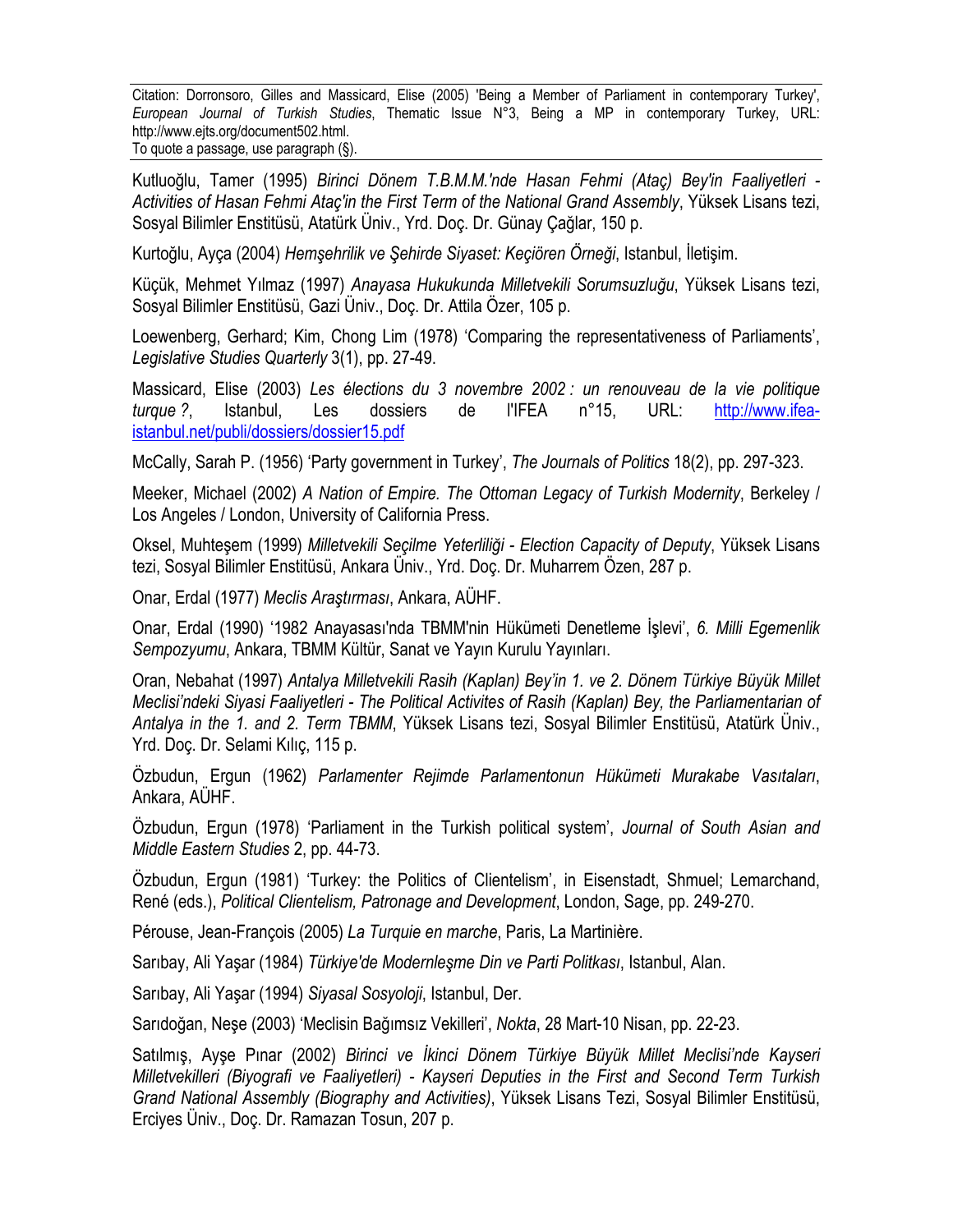Sayarı, Sabri (1977a) 'Political Patronage in Turkey', in Gellner, Ernest; Waterbury, John (eds.), *Patrons and Clients in Mediterranean Societies*, Londres, Duckworth, pp. 103-113.

Sayarı, Sabri (1977b) *Parlamenter Demokrasilerde Koalisyon Hükümetleri*, İstanbul, Boğaziçi Üniversitesi Yayınları, pp. 167-249.

Schüler, Harald (1998) *Die türkischen Parteien und ihre Mitglieder*, Hamburg, Deutsches Orient-Institut.

Sümer, Gülizar Çakır (1999) *Türkiye'de Kadın Milletvekilleri: 1935-1991*, Yüksek Lisans tezi, Sosyal Bilimler Enstitüsü, İnönü Üniv., Metin Kırımhan, 131 p.

Şavkılı Cengiz (2000) *Birinci Dönem Türkiye Büyük Millet Meclisi'nde Antep ve Maraş Milletvekilleri (Biyografileri ve Faaliyetleri) - First Period Antep and Maraş Deputies in Turkish Grand National Assembly (their Biographies and Activities)*, Yüksek Lisans tezi, Sosyal Bilimler Enstitüsü, Erciyes Üniv., Doç. Dr. Ramazan Tosun, 223 p.

Tachau, Frank (1980) 'Parliamentary Elites: Turkey', in Landau, Jacob. M.; Özbudun, Ergun; Tachau, Frank (eds.), *Electoral Politics in the Middle East: Issues, Voters and Elites*, London, Cromm Helm; Stanford, Hoover, pp. 205-242.

Taştan, Murat (1993) *Türkiye Büyük Millet Meclisi'nde Kadın Milletvekilleri*, Yüksek Lisans tezi, Türkiyat Araştırmaları Enstitüsü, Marmara Üniv., Yrd. Doç. Dr. Jale Sarmaşık, 163 p.

*TBMM Ad Defterleri*, TBMM Matbaası.

*TBMM Albümü, 23 Nisan 1920 – 20 Ekim 1991*, TBMM Genel Sekreterliği Yayınları no 1, Ankara, 1994.

Teziç, Erdoğan (1980) *Türk Parlamento Hukukunun Kaynakları ve ilgili Mahkeme Kararları*, İstanbul, Fakülteler Matbaası.

Tuncer, Erol (1996) *24 Aralık 1995 Milletvekili Genel Seçimi/Sayısal ve Siyasal Değerlendirme*, Ankara, TESAV.

Tuncer, Erol (1999) *18 Nisan 1999 Milletvekili Seçimleri / Sayısal ve Siyasal Değerlendirme*, Ankara, TESAV

Tuncer, Erol (2002) *Osmanlı'dan Günümüze Seçimler*, 1877-1999, Ankara, TESAV.

Tuncer, Erol; Danacı, Necati (2003) *Çok Partili Dönemde Seçimler ve Seçim Sistemleri*, Ankara, TESAV.

Tuncer, Erol; Kasapbaş, Coşkun (2003) *Seçim 2002 – 3 Kasım 2002 Milletvekili Genel Seçimleri / Sayısal ve Siyasal Değerlendirme*, Ankara, TESAV.

Turan, İlter (1979) 'Parlamenter Demokraside Denetim İşlevi ve Türkiye' *Ankara Üniversitesi Siyasal Bilgiler Fakültesi Dergisi* 33, pp. 1-35.

Turan, İlter (1985) 'Changing horse in the midstream: party changes in the Turkish National Assembly', *Legislative Studies Quarterly* 10, pp. 21-34.

Turan, İlter (1994) 'The Turkish Legislature: From Symbolic to Substantive Representation,' in Copeland, Gary W.; Patterson, Samuel C. (eds.), *Parliaments in the Modern World, Changing Institutions*, Ann Arbor, the University of Michigan Press, pp. 105-28.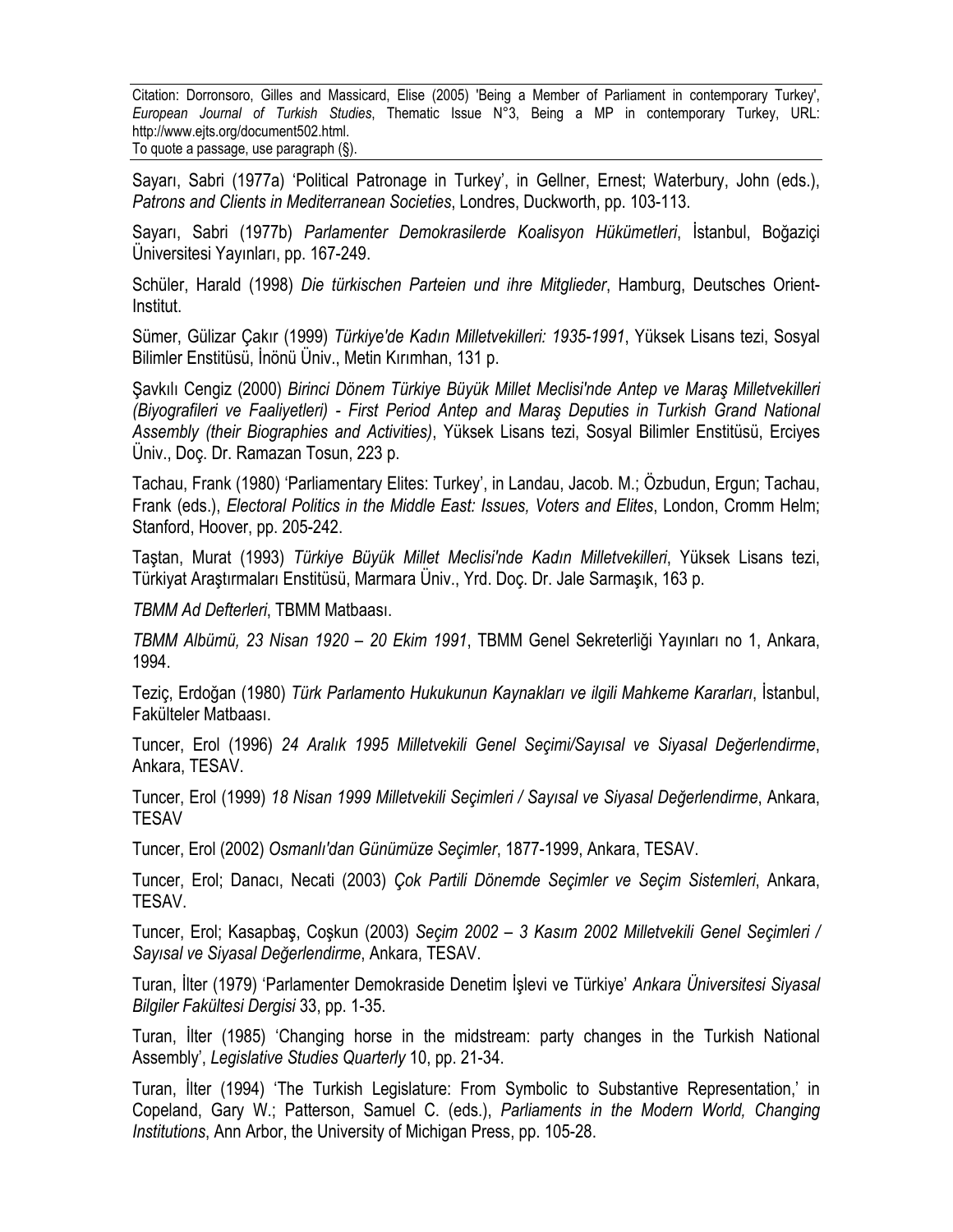Turhan, Mehmet (1991) *Siyasal Elitler*, Ankara, Gündoğan.

Türk, Hikmet Sami (1997) *Seçim Hukukunun Temel Sorunları ve Çözüm Önerileri*, Ankara, TESAV.

Türk, Hikmet Sami; Tuncer, Erol (1995) *Türkiye İçin Nasıl Bir Seçim Sistemi?*, Ankara, TESAV.

Türk Parlamento Tarihi Araştırma Grubu (1996) *Türk Parlamento Tarihi, TBMM- II. Dönem, 1923- 1927*, II. Cilt, Ankara.

Türk Parlamenterler Birliği (2000) *Türkiye'de Siyasal Yapılanma ve Temel Siyasi Sorunlar Sempozyum*, Ankara, TESAV.

Türker, Yıldırım (1998) *Türkiye Sizinle Gurur Duyuyor, Türk Siyaset Kültüründen Portreler*, Istanbul, Metis.

Unbehaun, Horst (1994) *Klientelismus in der Türkei, der Kreis Datça (1923-1992)*, Hamburg, Deutsches Orient-Institut.

Ünsal, Artun (1982) 'Origines professionnelles des élites politiques turques : les élus de 1977', in *Seha L. Meray'a Armağan*, Ankara, SBF, pp. 643-678.

Yalçın, Emruhan (1995) *Birinci Dönem Erzurum Mebusu Mustafa Durak (Sakarya)'ın Hayatı ve TBMM'deki Faaliyetleri*, Doktora Tezi, Atatürk İlkeleri ve İnkılap Tarihi Enstitüsü, Ankara Üniv., Doç. Dr. Dündar Aydın, 509 p.

Yalçın-Heckmann, Lâle (1990) 'Kurdish Tribal Organisation and Local Political Processes', in Sirman, Nükhet; Finkel, Andrew (eds.), *Turkish State, Turkish Society*, London, Routledge, pp. 289-312.

Yaşar, Yusuf (1997) *Milletvekili Sorumsuzluğu ve Dokunulmazlığı*, Yüksek Lisans Tezi, Sosyal Bilimler Enstitüsü, Marmara Üniv., Pr. Dr. Emin Artuk, 188 p.

Yılmaz, Gülten (2000) *Konya Mebusu Musa Kazım (Onar)'ın 1. Dönem Türkiye Büyük Millet Meclisindeki Faaliyetleri - The Activities of Konya Minister Musa Kazım in the 1. Türkish Grand National Assembly*, Yüksek Lisans Tezi, Sosyal Bilimler Enstitüsü, Atatürk Üniv., Yrd. Doç. Dr. Betül Aslan, 158 p.

Yücekok, Ahmet N. (1983) *Türkiye'de Parlamentonun Evrimi*, Ankara, SBF.

Yücel, Sadettin (2002) *I. TBMM'nde Dahiliye Vekaleti -The Interior Ministry in the First Turkish Great National Assembly*, Yüksek Lisans tezi, Sosyal Bilimler Enstitüsü, 19 Mayıs Üniv., Yrd. Doç. Dr. Kaya Tuncer Çağlayan, 347 p.

Dergiler

*Parlamento* 

*TBMM Aylık Bülten* 

#### Memoirs of MPs

Ağaoğlu, Samet (1969) *Babamın Arkadaşları*, Istanbul, Baha.